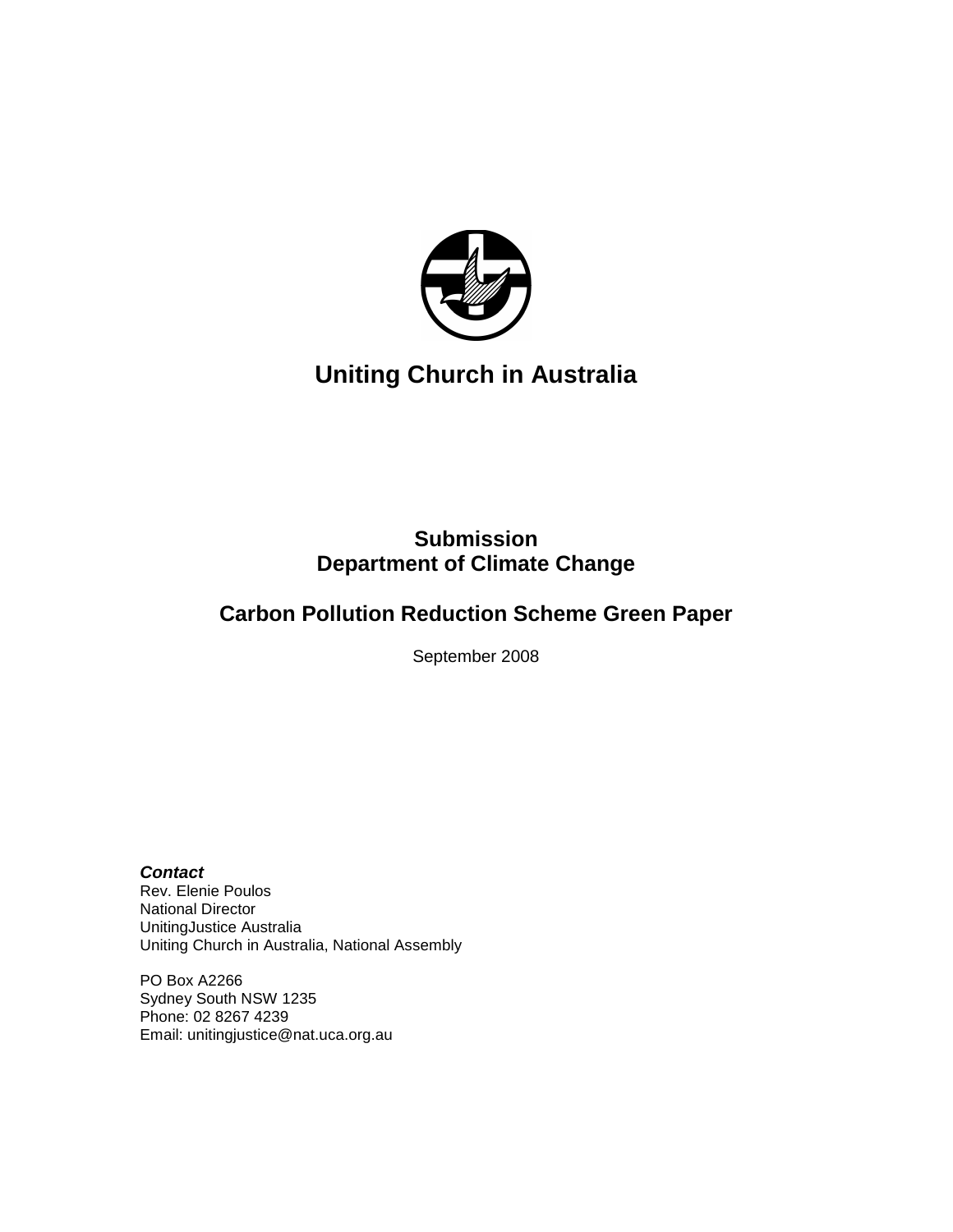# **Contents**

| 1 <sup>1</sup> | Introduction                                                    | 3  |
|----------------|-----------------------------------------------------------------|----|
| 2              | <b>Summary of Recommendations</b><br>and Responses              | 5  |
| 3              | <b>General Comments</b>                                         | 8  |
| 4              | <b>Supporting Low-Income Households</b>                         | 10 |
| 5              | <b>Support for Industry</b>                                     | 17 |
| 6              | <b>Supporting Developing Countries</b>                          | 25 |
|                | Appendix 1<br><b>Uniting Church Statement on</b>                | 30 |
|                | <b>Climate Change</b><br>Appendix 2<br><b>Other Resolutions</b> | 33 |
|                | Appendix 3<br><b>Measures of Financial Stress</b>               | 34 |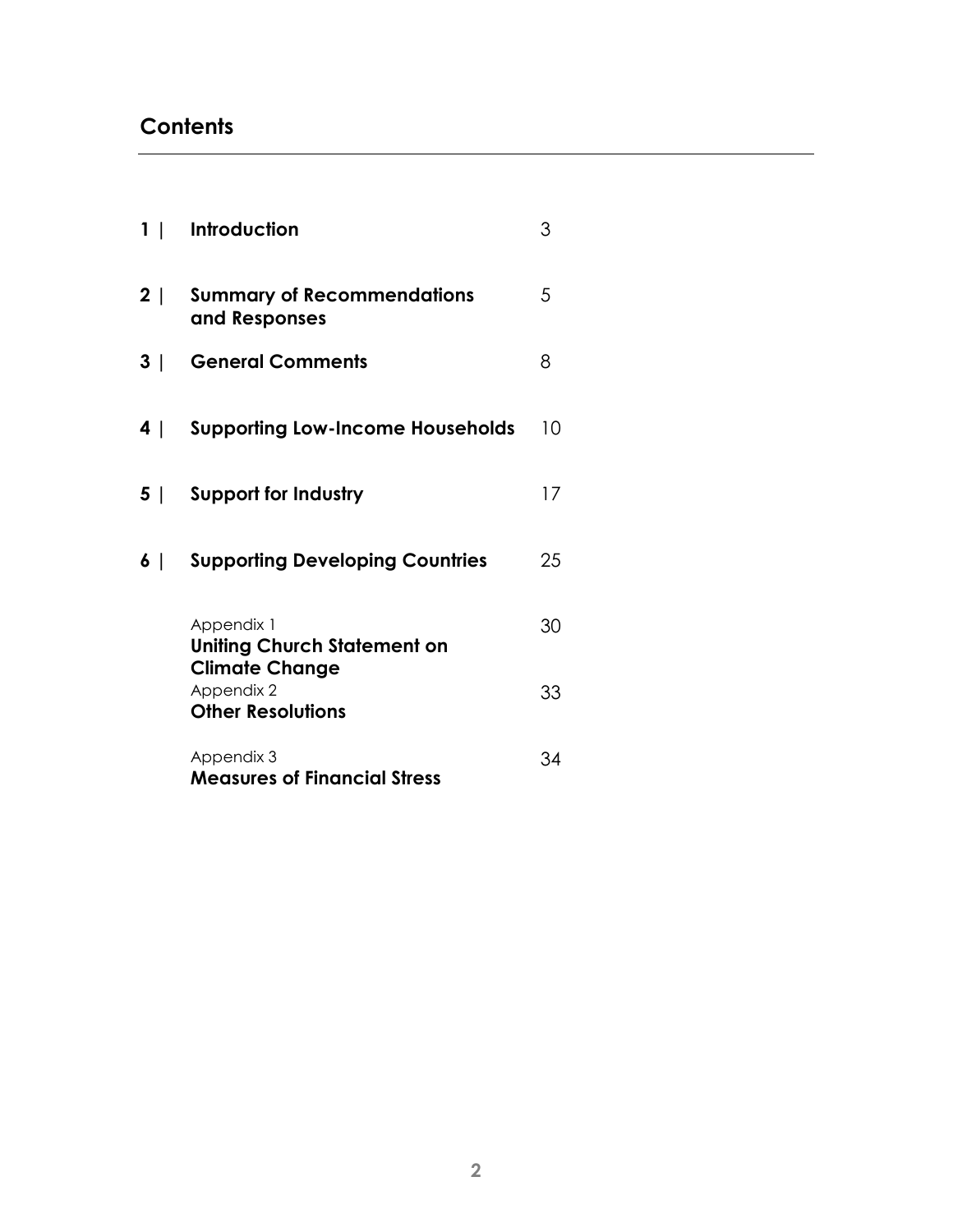### 1 | Introduction

The Uniting Church's commitment to the environment arises out of the Christian belief that God, as the Creator of the universe, calls us into a special relationship with the environment – a relationship of mutuality and interdependence which seeks the reconciliation of all creation with God. We believe that God's will for the earth is renewal and reconciliation, not destruction by human beings.

Since its inauguration, the Uniting Church in Australia has been concerned about the continued existence of all creatures and plant life. In its first public statement in 1977, the Uniting Church in Australia expressed what would be an abiding concern with the wellbeing of the planet and for the rights of future generations:

we are concerned with the basic human rights of future generations and will urge the wise use of energy, the protection of the environment and the replenishment of the earth's resources for their uses and enjoyment.<sup>1</sup>

We believe that the natural environment, however, is not merely a resource for the benefit of human beings but has intrinsic value as part of God's good creation. In 1991, the Sixth Assembly of the Uniting Church declared that "Nature has a right to the protection of its eco-systems, species, and populations in their interconnectedness."<sup>2</sup>

The Uniting Church regards human-induced climate change as a most serious threat to the future and integrity of life on earth. In 2006, the Assembly Standing Committee of the Church resolved to adopt the statement For the Sake of the Planet and all its People: A Uniting Church in Australia Statement on Climate Change (see Appendix 1). The statement declares:

It is increasingly the case that some humans consume the earth's resources whilst other humans pay the price. Australia must acknowledge that it has a responsibility to reduce our reliance on fossil fuels. As long as we remain prepared to abuse the atmosphere and entire ecosystems for the sake of shortterm economic gain for a few, we undermine our own future.

The Uniting Church in Australia believes that it is important for the Australian Government to set and commit to meeting serious targets for greenhouse gas emission reductions primarily through the promotion of renewable energy sources, measures to reduce energy demand and promotion of energy efficiency measures.

The statement also highlights the Church's particular concern with the fate of some of our most vulnerable Pacific neighbours. Our partner churches in the Pacific have called on their sisters and brothers in the church throughout the world to act in solidarity to reduce the causes of human induced climate change by ratifying the Kyoto Protocol, reducing energy use and developing clean, renewable energy sources.

 $\overline{a}$ 

<sup>&</sup>lt;sup>1</sup> Uniting Church in Australia, Inaugural Assembly (1997), Statement to the Nation

<sup>&</sup>lt;sup>2</sup> Uniting Church in Australia, Sixth Assembly (1991), The Rights of Nature and the Rights of Future Generations, Resolution 91.14.18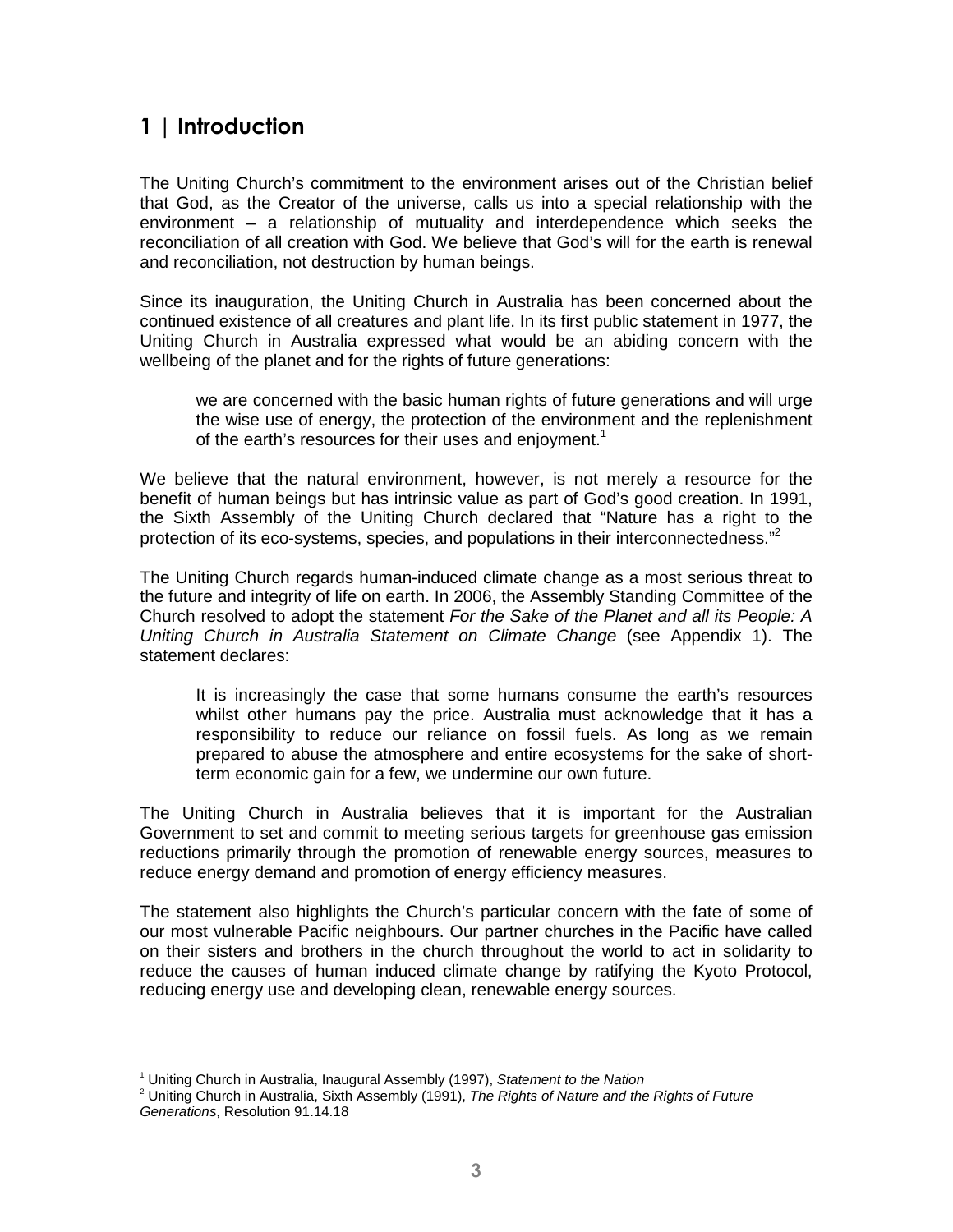In 1977, the Church stated that "(a) Christian responsibility to society has always been regarded as fundamental to the mission of the Church. In the Uniting Church our response to the Christian gospel will continue to involve us in social and national affairs."<sup>3</sup> In this statement, we also pledged "ourselves to hope and work for a nation whose goals are not guided by self-interest alone, but by concern for the welfare of all persons everywhere". It is in this spirit that the Uniting Church in Australia makes this submission on the Carbon Pollution Reduction Scheme Green Paper consultation.

 3 Uniting Church in Australia, Inaugural Assembly (1997), Statement to the Nation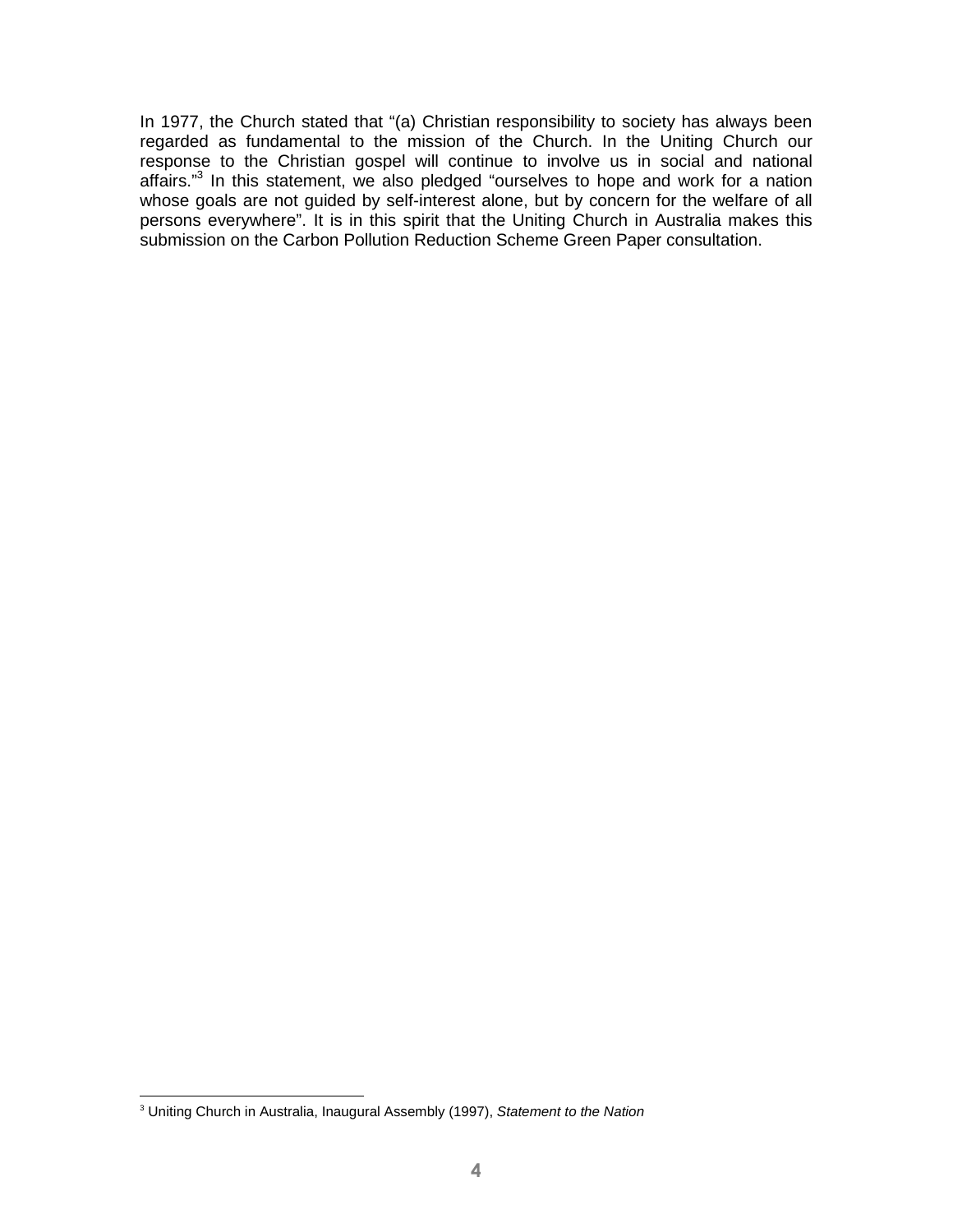## 2 | Summary of Positions and Responses

#### **The Uniting Church in Australia supports**

- 1. the introduction of the Carbon Pollution Reduction Scheme (CPRS) as an effective and important strategy for reducing Australia's greenhouse gas emissions
- 2. the uptake of renewable energy, energy efficiency measures and demand management as the preferred options for reducing greenhouse gas emissions
- 3. assistance to low-income households through the tax and transfer system and also through energy efficiency assistance
- 4. the commitment to increase payments to people receiving pensioner, carer, senior and allowance benefits
- 5. the commitment to assisting all households with energy efficiency, as reductions in the energy use of middle and higher income households will be important in achieving reductions from the household sector
- 6. the provision of support to assist strongly-affected workers and communities
- 7. the inclusion of transport in the scheme
- 8. the inclusion of all fugitive emissions (including those from open-cut coal mines) and emissions from industrial processes (including synthetic greenhouse gases but with a threshold of no higher than 5kt  $CO<sub>2</sub> -e/year$  being applied)
- 9. the aim of moving to 100 percent auctioning of permits
- 10. the establishment of a Climate Change Action Fund
- 11. the provision of assistance to the most emissions-intensive, trade-exposed (EITE) industries
- 12. the reduction in assistance per output given to EITE firms over time to safeguard against firms delaying reductions in their emissions
- 13. the review every five years of assistance to EITE activities
- 14. policy incentives such as rebates, feed in tariffs and an expanded Mandatory Renewable Energy Target to ensure significant investment in and uptake of renewable energy
- 15. an increase in the Renewable Energy Target to 45 000 GWh by 2020

#### **The Uniting Church in Australia recommends**

- 1. permit revenue be allocated in a manner that prioritises the needs of the poorest in Australia over those of business and shareholders
- 2. unemployment benefits be specifically included in plans to increase income support payments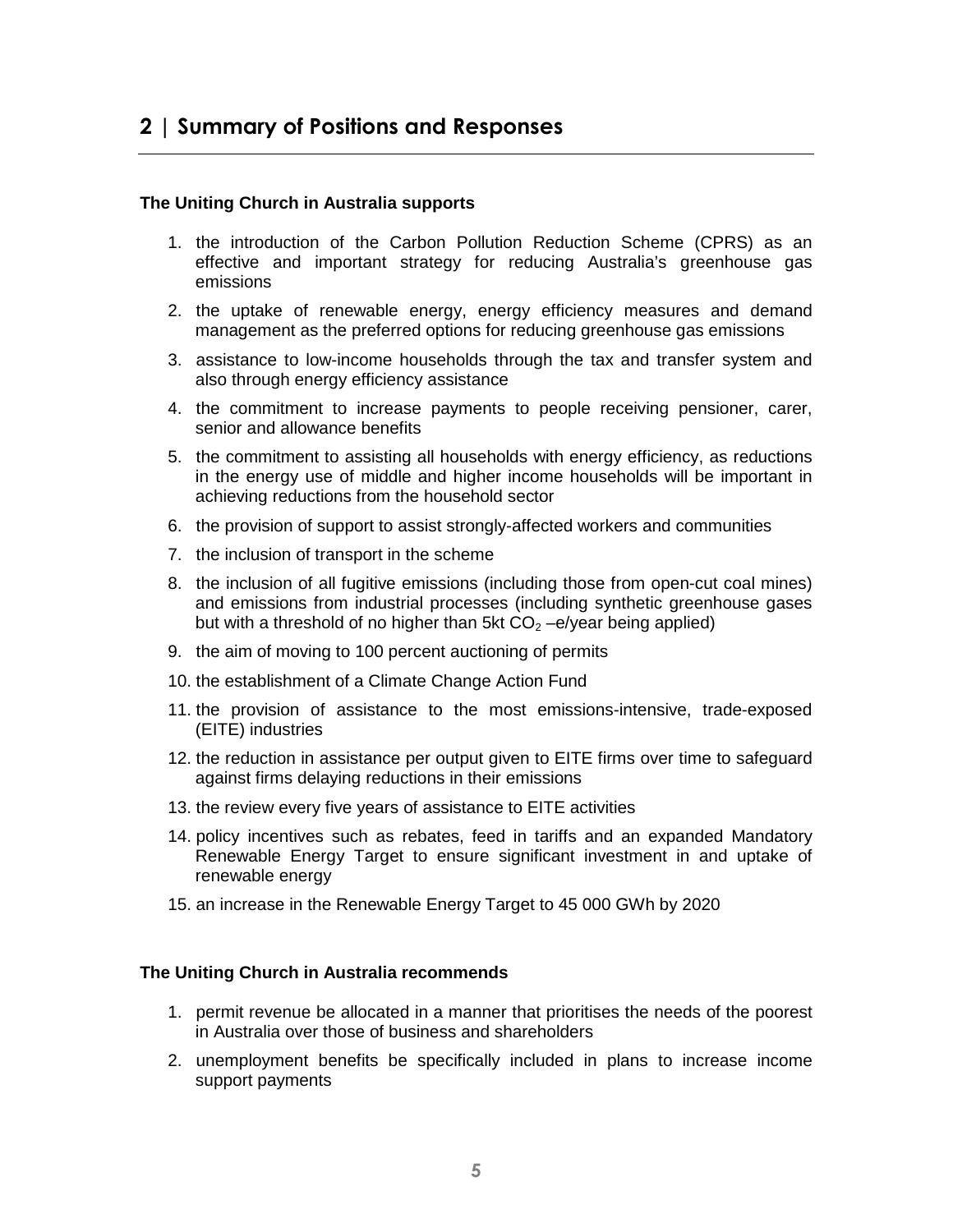- 3. the Government to continue and expand its engagement with the many community organisations already assisting low-income and disadvantaged Australians to improve their energy efficiency to determine how these groups can best be assisted
- 4. the implementation of measures to reduce the long-term vulnerability of Australian households to increasing world oil prices
- 5. long-term planning to encourage the production and purchase of more fuelefficient cars, improve public transport services and support for the development of alternative fuels
- 6. the establishment of an independent body to monitor and report on energy price impacts for citizens, particularly disadvantaged households, as well as monitor price rises arising from the embedded costs of energy in goods and services
- 7. the development of a definition of 'fuel poverty' and the establishment of an 'energy hardship baseline' to enhance the capacity for measuring impacts of rising energy costs and enable the work of the proposed independent monitoring body
- 8. a proportion of permit revenue be allocated to climate change assistance for developing countries. We support the mechanism proposed by the Garnaut Review, of an International Low Emissions Technology Commitment, and the proposal that funding commitments apply as a percentage of GDP above a certain level of per capita income.
- 9. climate change assistance to developing countries be accounted for in addition to rather than as part of existing aid programs
- 10. a proportion of permit revenue be allocated for research into low-emissions technology
- 11. the Climate Change Action Fund give preference to the use of renewable energy sources
- 12. matched funding grants for private investors should not be technology neutral
- 13. compulsory levies be placed on well-established and profitable industries, and that these funds be made available for research, development and commercialisation of low-emissions technologies for these industries.
- 14. research and development funding be delivered to areas of the greatest potential for emissions reductions, rather than delivering the greatest profits to businesses
- 15. the ratio of funding for research, development and commercialisation should be varied, based on criteria of the level of expected emissions reduction and the long-term sustainability of the technology to lead Australia to a permanent lowemissions future
- 16. no additional government research and development funding above that already committed should be given to carbon capture and storage. Such funding should be provided by the coal industry itself.
- 17. EITE activities be required to reduce their emissions
- 18. the Government ensure that threshold levels for assistance to EITE activities do not provide incentive for an industry to hang-back on reducing their emissions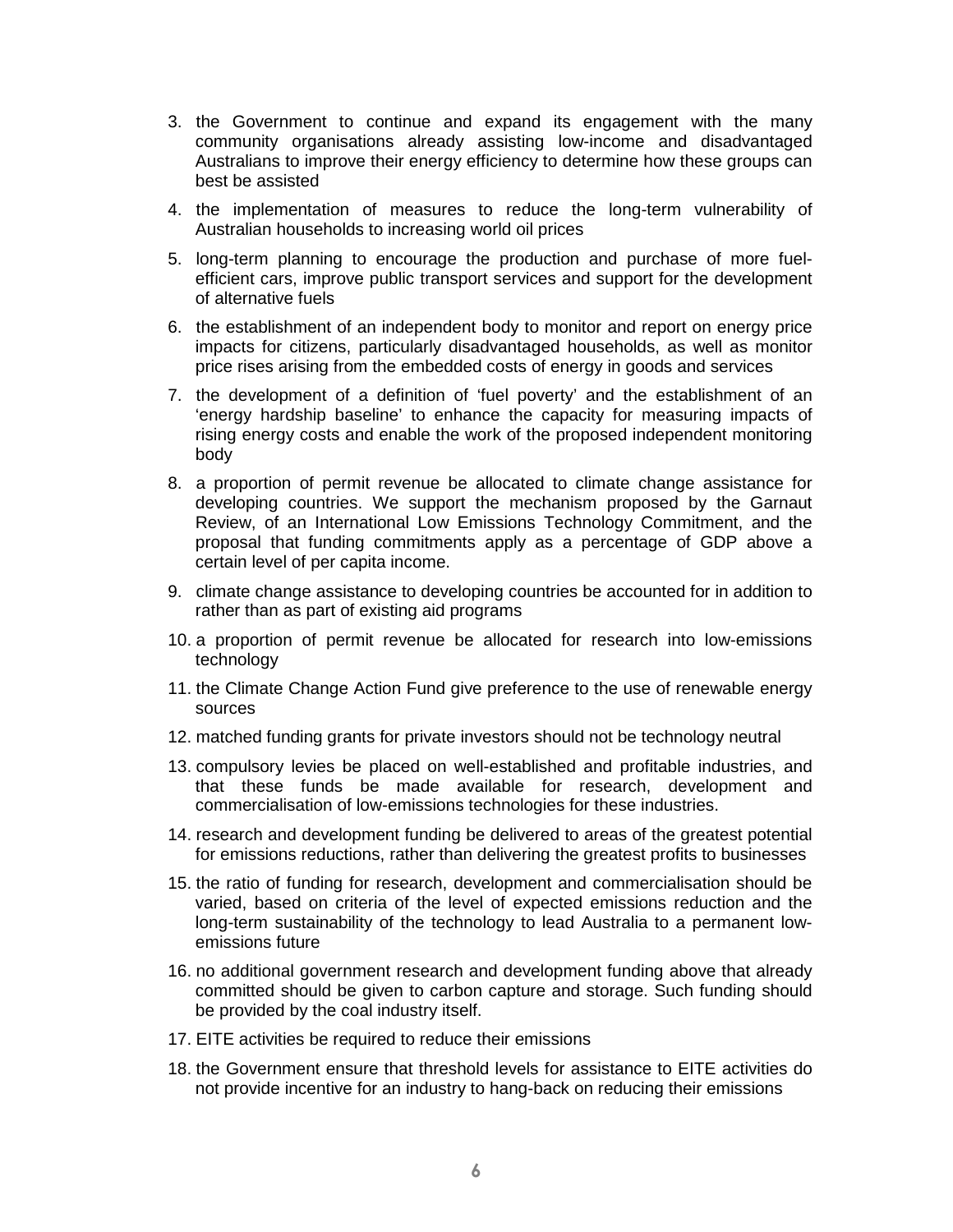- 19. direct assistance not be given to existing coal-fired electricity generators through the Electricity Sector Adjustment Scheme. This will reduce the incentive for consumers to switch to renewable energy generators and hinder the expansion of the renewable energy sector in Australia. The Government should allow the costs of the CPRS to be passed on to consumers, with assistance then given to low-income and vulnerable consumers
- 20. the Government establish a process similar to the California Renewable Energy Transmission Initiative, to identify the transmission projects need to accommodate the uptake of renewable energy
- 21. additional measures such as rebates to make solar hot water the cheapest and easiest option for consumers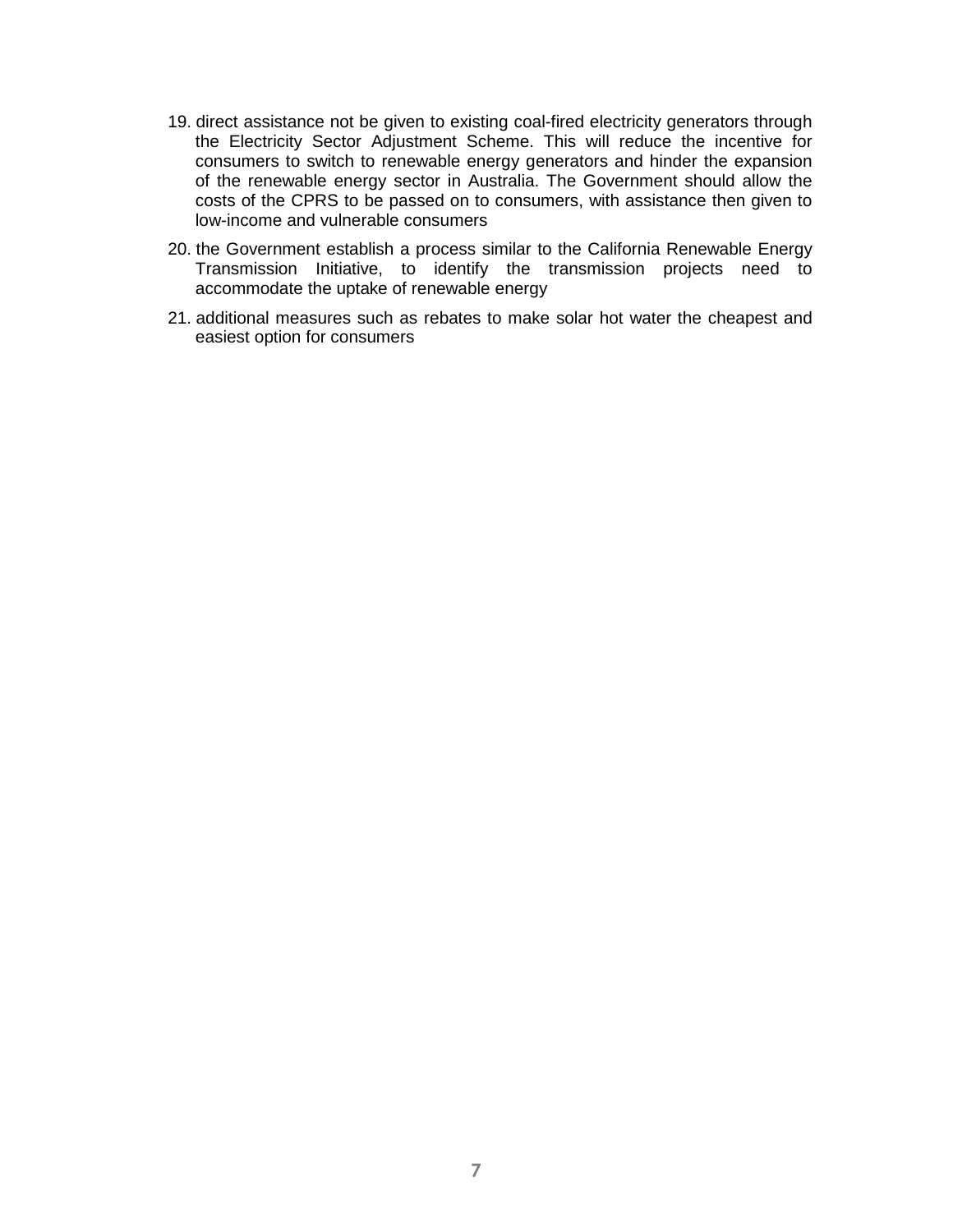## 3 | General Comments

The Uniting Church in Australia congratulates the Government on its ratification of the Kyoto Protocol and its commitments to reducing Australia's greenhouse gas emissions and co-operating internationally for global solutions to the threat and effects of dangerous climate change. We welcome the public consultation processes of both the Garnaut Review and the Department of Climate Change Green Paper as significant opportunities for Australians to explore our shared hopes and aspirations for the future and the values and priorities which should drive public policy.

Human-induced climate change does indeed represent what has often been described as the greatest ever market failure. Should global greenhouse gas emissions continue to rise along a 'business as usual' trajectory, the result will be catastrophic environmental damage and concomitant devastation for people all over the world. The Uniting Church welcomes the proposal for an emissions trading scheme for Australia as one important strategy in the necessary transformation to a 'green' economic system, that, while market-based, is designed to serve all people and contribute to the wellbeing of the planet and future generations.

As Christians, we are called to witness to the gospel of life, justice and peace. The Uniting Church's advocacy is focussed first and foremost on its call to stand with and serve people who are marginalised through poverty, oppression and persecution. We believe that we are called to work within society to seek life-affirming solutions to the problems created by systems, structures and policies which are based on values such as greed and individualism and which promote consumerism, materialism and economic inequity. Our comments on the Green Paper reflect our commitments to uphold the integrity of the planet as God's good creation and serve the needs of people who suffer the effects of poverty and social marginalisation. For the Uniting Church, social justice and environmental sustainability are inherently connected to each other and must always take precedence over the desire for increasing profits and the amassing of wealth by a relative few.

The following principles will, therefore, underline our comments and responses to the directions and proposals offered in the Green Paper:

- We must urgently do all we can to reduce our greenhouse gas emissions.
- We must ensure our capacity to adapt to the already irreversible effects of climate change.
- As a priority we must ensure that low-income households and people affected by poverty do not suffer further as a result of the introduction of the Carbon Pollution Reduction Scheme.
- The protection of the environment for its own sake and for the sake of our children and future generations should take precedence over maintaining and growing the already large profits of big industry.
- The coal industry should not receive any special consideration above that already committed. The coal industry in Australia has had many years to prepare for and adapt to the need to reduce greenhouse gas emissions and has failed to do so.
- The development and use of renewable energy sources is a greater priority than cleaning up existing carbon polluting energy industries.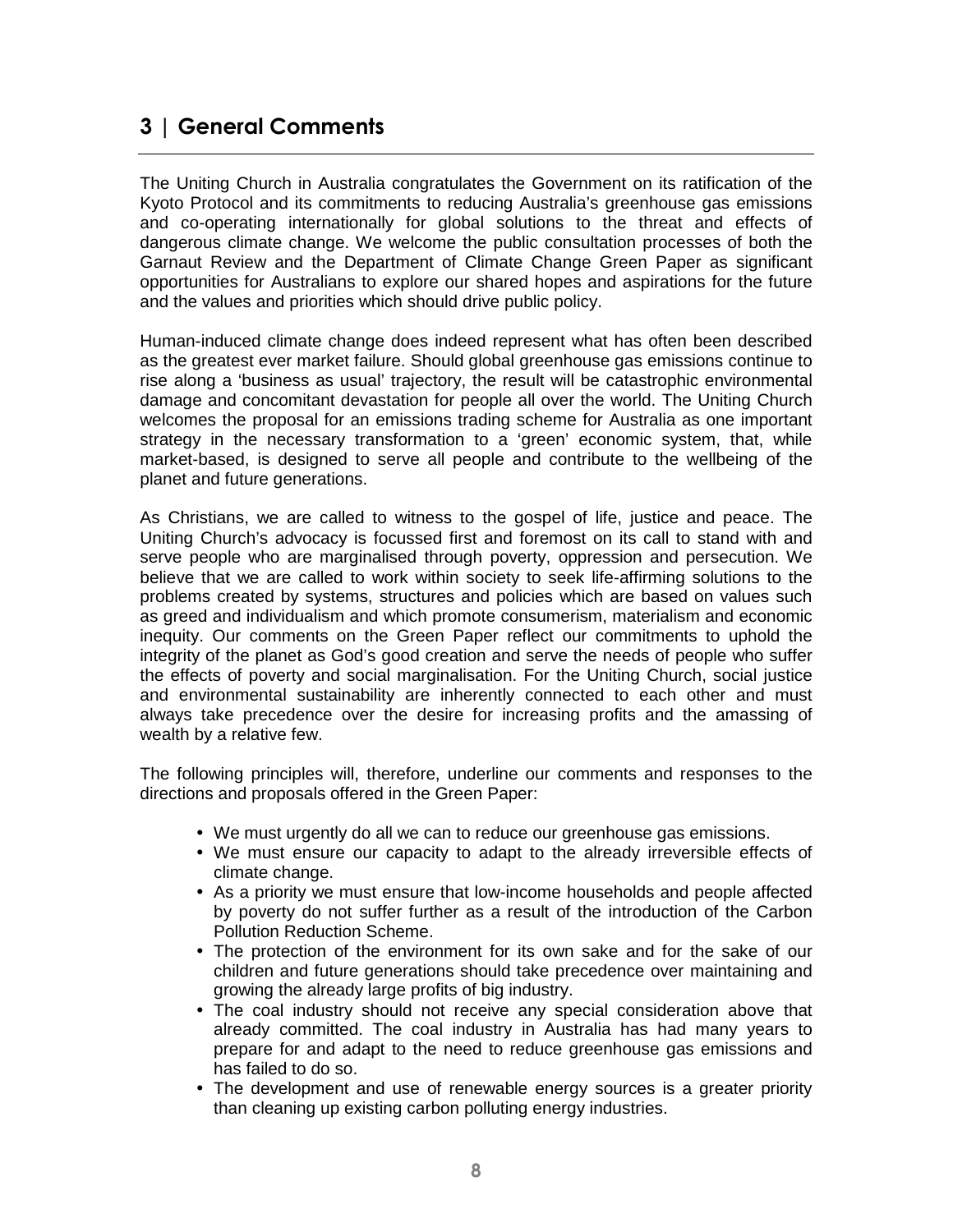We must begin to transform our economy from one based on fossil fuels to a 'green' economy that reflects respect for the limited resources of the planet and the need for justice and equity among all people.

The Uniting Church's submission focuses on three key issues:

- 1 support for low-income households (section 4);
- 2 support of industry (section 5); and
- 3 support for developing countries (section 6).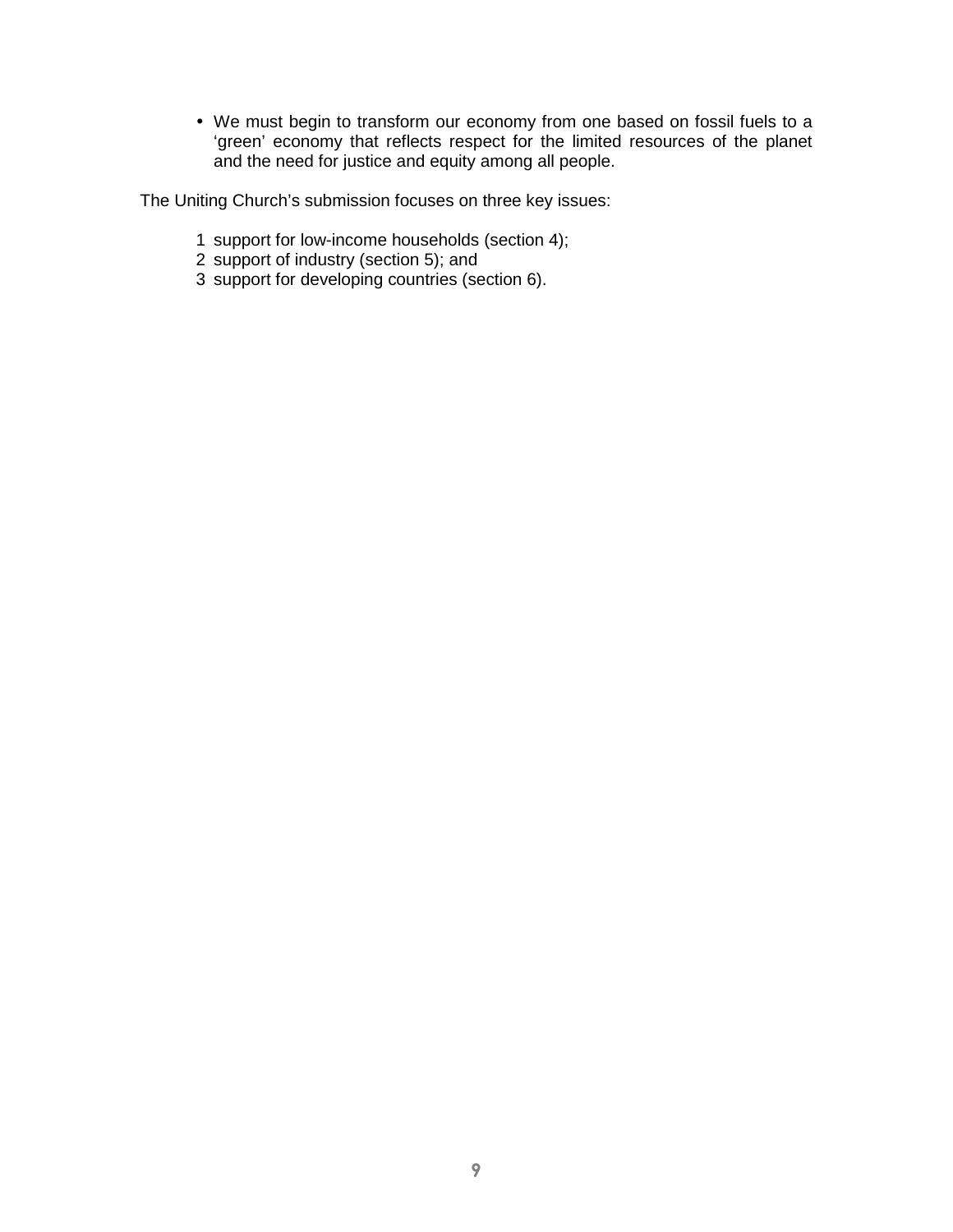## 4 | Supporting Low-income Households

The Uniting Church seeks to assist the most marginalised and vulnerable people in our community. It is the needs of the most disadvantaged that we are called to voice in the climate change debate. The Church is therefore particularly concerned with the potential impact of the Carbon Pollution Reduction Scheme (CPRS) on low-income households.

We believe that priority should be given to compensating low-income households for the disproportionate economic impact the CPRS will have on them. This should partly occur through assistance to improve the efficiency of their energy use. However we believe direct compensation through the tax and transfer system will also be necessary. The Uniting Church therefore supports the Government's commitment to use the funds raised by the CPRS to help low-income households adjust to the increase in energy costs that will result from the Scheme.

We also welcome the commitment to assist all households with energy efficiency measures, as reducing energy consumption in middle and higher income households will be crucial for achieving emissions reductions from the household sector. This is an acknowledgement of the need to achieve both equity and greenhouse gas reductions in the functioning of the CPRS.

From Consumer Price Index (CPI) data it is evident that over the last 5 years (and longer) costs of education, health, petrol and fruit and vegetables have grown at a much faster rate than CPI. While food, housing and health costs have grown at a rate equal to or below average earnings, they have increased at faster rates than those of the minimum wage.

Another useful way to measure whether households are coping with the ability to pay for the basics of life is to consider measures of financial stress<sup>4</sup>. Appendix 3 shows this measure in further detail. It is a matter of significant concern that over half of all households in the poorest 30% of the Australian income distribution could not raise \$2000 in an emergency, and 40% have difficulty paying for essential services, specifically gas and electricity. Also of note from this data is that 13.5% of the poorest 30% of households go without meals, due to financial hardship, and 14.9% of all households were unable to pay their electricity bills on time in 2003-4.

The Uniting Church is concerned that the CPRS will be socially regressive and further disadvantage low-income households, for the following reasons:

- cost pressures on low-income and disadvantaged Australian households are considerable and growing, with cost increases over recent years being the greatest for essential goods and services;
- any increase in energy prices will disproportionately impact the budgets of lowincome households because they spend a higher proportion of their disposable income on energy bills than wealthy households;

<sup>-</sup>4 ABS, Household Expenditure Survey, 2003-04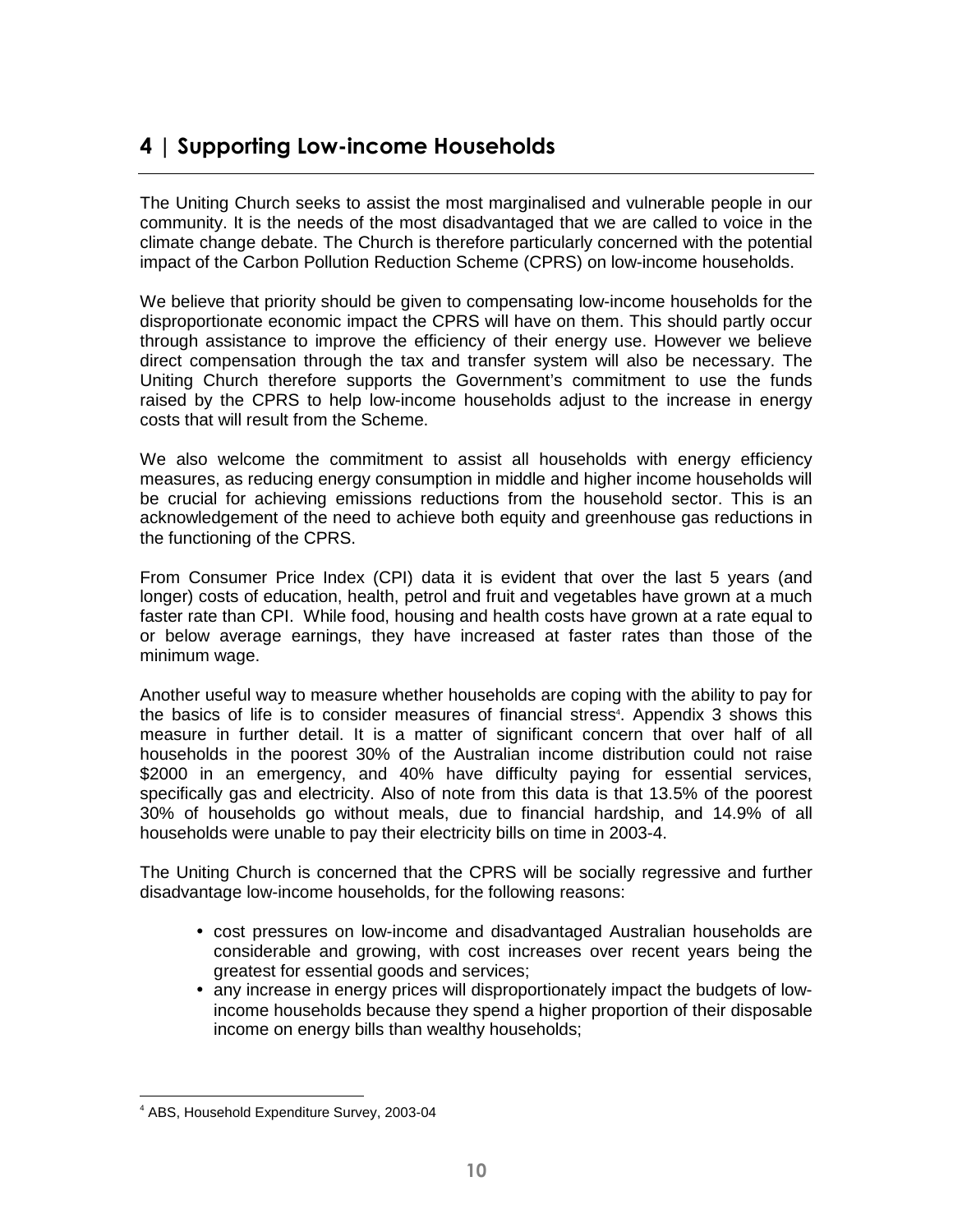- low-income households spend a higher proportion of their income on other essentials such as food and fuel, which are particularly susceptible to price rises from emissions trading; and
- many people who suffer disadvantage live in areas where reliable public transport is scarce or non-existent and so cannot easily switch to alternate modes of transport as fuel costs rise.<sup>5</sup>

Although we acknowledge that adequately addressing the impacts of the scheme will not be possible until the scheme design details are finalised and the Government has determined the trajectory of emissions reductions, there has already been good research in this area demonstrating the need for this issue to receive considerable policy attention. Research commissioned by the Brotherhood of St Laurence, for example, has shown that a carbon price of both \$25 and \$50 per tonne would take a much higher proportion of income from poor households than from the wealthy.<sup>6</sup>

Given that essential goods and services such as energy and food have a low elasticity in demand (particularly in the shorter term), if prices go up low-income households will either under-consume (cut back below a reasonable standard and tolerate a lesser standard of living) or be cut off from supply (as they will be unable to pay their bills).<sup>7</sup> Higher energy bills after the introduction of emissions trading will increase the stresses on low-income households in this regard, and compensating payments and allowances to counteract this are required.

### 4.1 | Payments for low-income Australians

We support the Government's commitments to increase payments to people receiving pensioner, carer, senior and allowance benefits and believe this assistance is of the highest priority. We note that unemployment benefits have not been specifically mentioned here by the Government, and urge them to include this group of low-income Australians in their final plans for increased income assistance. We also welcome the Government's commitment to increase assistance to low-income households through the tax and transfer system, and the decision to include a consideration of the effects of the CPRS in the terms of reference for the Henry Review. $8$  We note the argument in the Garnaut Climate Change Review Draft Report, that if emissions permits are sold at auction, the revenue should be ample to cover full compensation to the bottom half of the income distribution.<sup>9</sup> We believe that permit revenue should be allocated in a manner that prioritises the needs of the poorest in Australia over that of business and shareholders.

We support the Government's commitment to review annually the adequacy of payments to beneficiaries and recipients of family assistance. However, we also urge the Government to establish an independent body to monitor and report on energy price

<sup>&</sup>lt;sup>5</sup> Australian Conservation Foundation, Australian Council of Social Service and Choice (2008), Energy and Equity - Preparing households for climate change: efficiency, equity, immediacy, available: http://www.choice.com.au/files/f132489.pdf

<sup>&</sup>lt;sup>6</sup> Brotherhood of St Laurence (2007), 'National research shows impact on poor of climate change', Media release, 16 June, http://www.bsl.org.au/main.asp?PageId=5000

<sup>7</sup> Australian Conservation Foundation, Australian Council of Social Service and Choice, op. cit., p.7

<sup>&</sup>lt;sup>8</sup> Department of Climate Change (2008), Carbon Pollution Reduce Scheme - Green Paper, p.278

<sup>&</sup>lt;sup>9</sup> Garnaut Climate Change Review (2008), Draft Report, p.477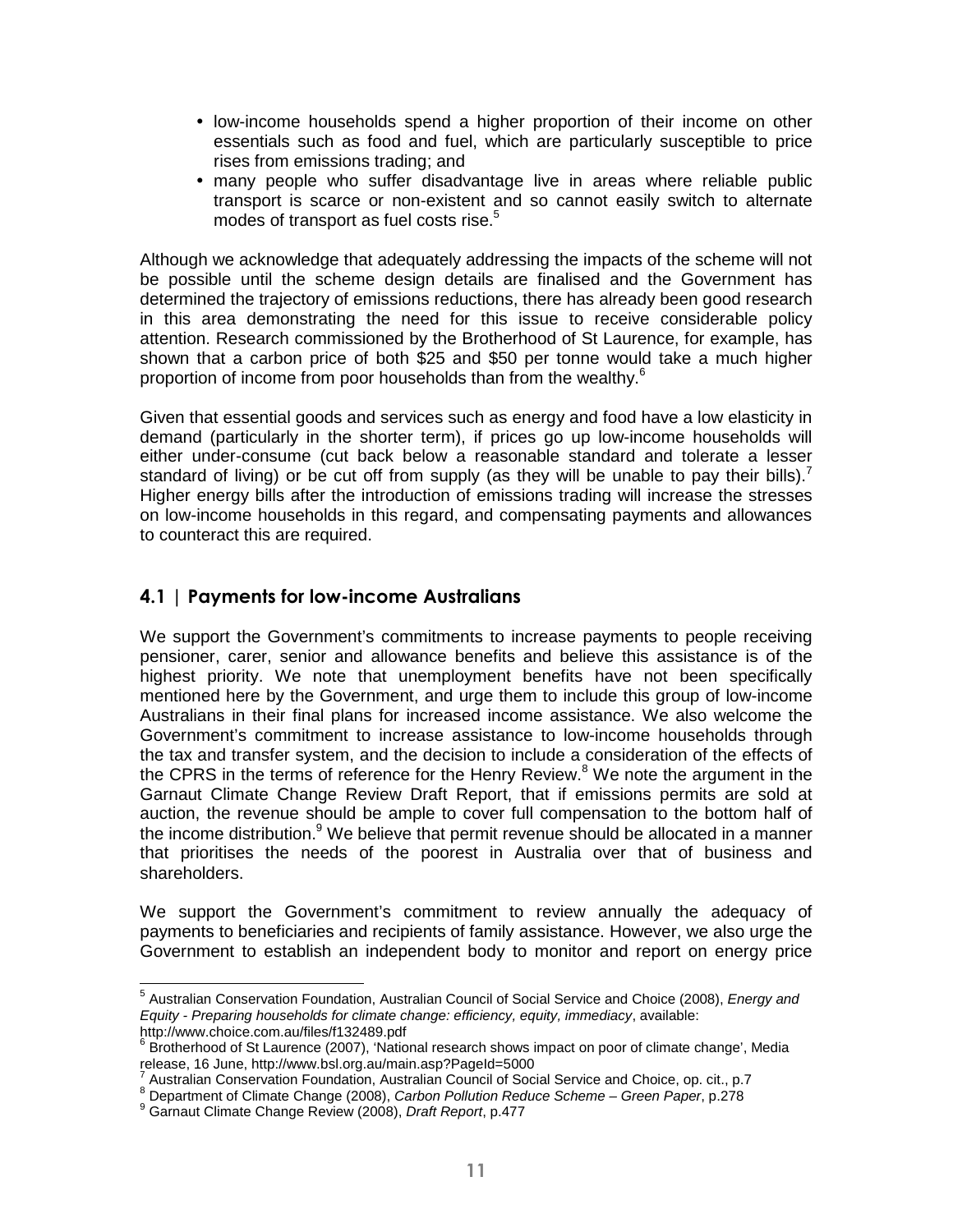impacts for citizens, particularly disadvantaged households, as well as monitoring price rises arising from the embedded costs of energy in goods and services.

Energywatch in the UK provides a useful model as to how this independent monitoring body could be structured.

Energywatch works closely with the regulator, Ofgem, to ensure that company performance issues are monitored and where appropriate, the evidence is provided to trigger investigations and/or enforcement action. We also work constructively with companies, initiating changes to the policies, processes and systems that will make them more responsive to the needs of their customers. We deliver services in partnership with a range of other caring organisations and advice giving bodies.<sup>10</sup>

We also urge the government to develop, with community organisations, a definition of 'fuel poverty' that is appropriate for application in Australia. The proposed monitoring body would then report regularly on levels of fuel poverty in Australia and provide advice about the most effective measures to reduce fuel poverty.

Professor Sue Richardson and Associate Professor Peter Travers in a 2002 report dealing with applicability of the concept of 'fuel poverty' in Australia prepared for the essential Service Commission of South Australia, wrote,

The UK defines fuel poverty as being the need to spend more than 10% of household income on fuel in order to keep the house comfortably warm. It is analogous to the concept of housing poverty—identified where a household spends more than 25% of its income on housing. The interesting aspect of this definition is that a household is classified as fuel poor (or not fuel poor) on the basis of what it needs to spend to keep warm, not on the basis of what it does actually spend. This differentiates it from the concept of housing poverty, which is based on what households actually spend.

The UK policy gives priority to identifying and then ameliorating fuel poverty among what they term vulnerable groups. These are households that contain children, the elderly or people who are sick or disabled.  $11$ 

The reports recommendations included an approach for monitoring 'fuel (energy) driven hardship', starting with establishing a hardship baseline. The first recommendation was:

A base line should be established, using the latest data from the Household Expenditure Survey, that shows:

the proportion of households in the bottom 10-50 % of the distribution of household disposable income that spend more than:

6% 8% 10% of income on fuel.

 $\overline{a}$ 

<sup>&</sup>lt;sup>10</sup> www.energywatch.org.uk

<sup>&</sup>lt;sup>11</sup> Professor Sue Richardson & Associate Professor Peter Travers The National Institute of Labour Studies, Fuel Poverty: A Concept With Power in South Australia? October, 2002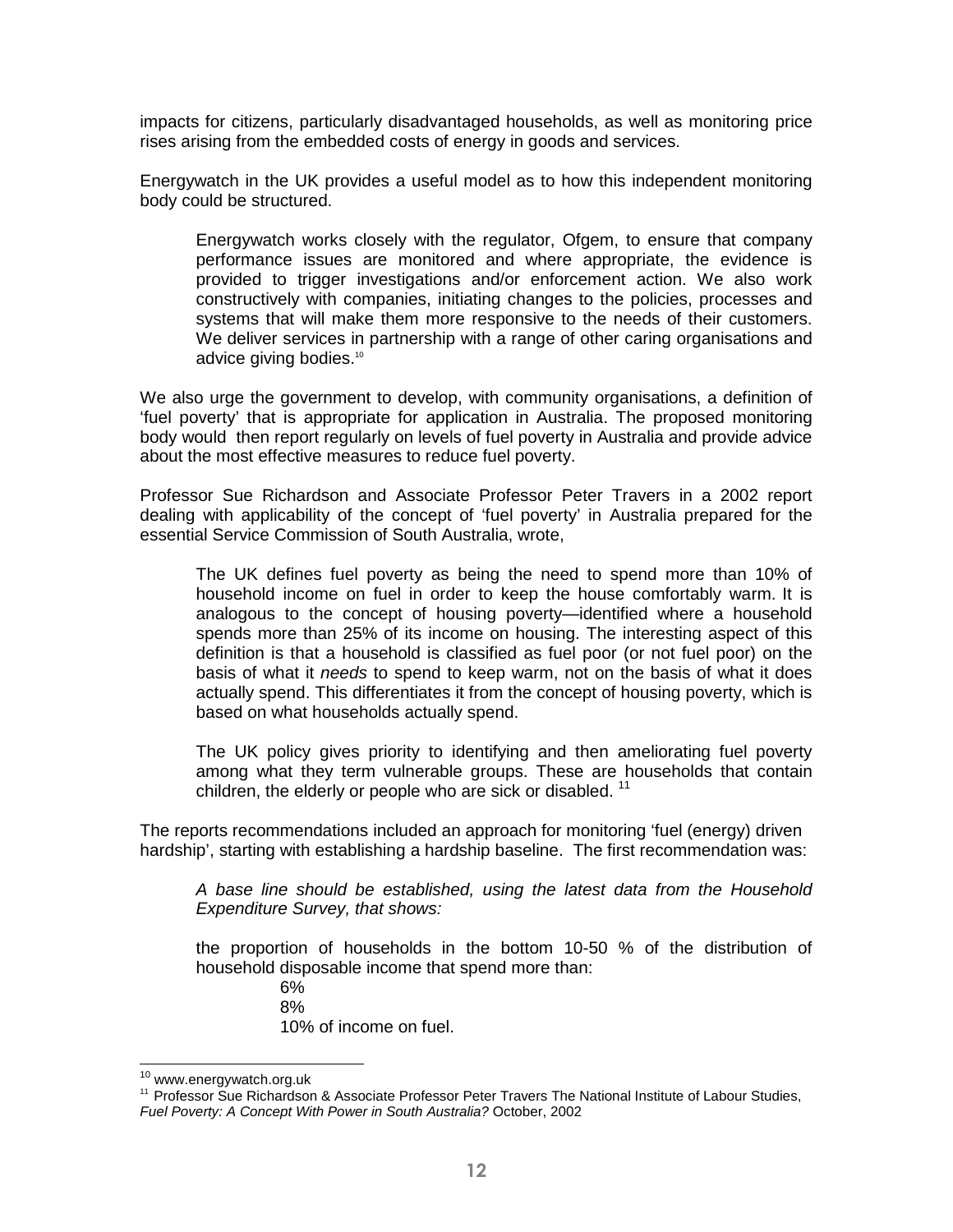The proportion of households in the bottom 10-50% of the distribution of household disposable income that, due to a shortage of money, were unable to heat their home.

We believe that this proposal has great relevance in the context of a Carbon Pollution Reduction Scheme. The report also proposed that ABS increase the sample size for both the Household Expenditure Survey and the General Social Survey, to enable energy spending to be accurately determined for key household groups.

We recommend that alongside a definition of 'fuel poverty', an 'energy hardship baseline' be established for Australia to enhance the capacity for measuring the impacts of rising energy costs, with the ABS extending its surveying of household energy expenditure. Both of these initiatives would enable the work of the independent monitoring body proposed above.

### 4.2 | Other assistance programs for low-income Australians

Low-income households generally cannot adapt to higher energy prices by lowering their consumption levels without sacrificing their standard of living. A recent report from ACOSS, Choice and ACF found that

price increases, at moderate levels, are an ineffective instrument for demand management, especially at lower levels of consumption and in households with limited capacity to reduce or shift load. However, low income households generally are incentivised to lower their energy bills as much as any household, given the capacity to do so. $12$ 

Low-income households should be given every opportunity to improve the efficiency of their energy use. Although the circumstances of individual households vary, low-income Australians typically are less able to use energy efficiently than those households with higher incomes. These households lack an ability to save the capital needed to invest in energy-efficiency measures for their homes, and are often renting in private or government housing and so are not able to make these investments (as it is the responsibility of the landlord). Furthermore, many also live in poorly-insulated homes, and have older, less-efficient appliances and vehicles. Improvements in energy efficiency will be of dual benefit for low-income households, reducing both their energy bills and their contribution to Australia's greenhouse gas emissions.

Low-income households may need specific, targeted assistance in improving their energy efficiency, given their different economic and social circumstances. For instance, household energy audits offered to all households may not be suitable for low-income or disadvantaged groups (due to language barriers or difficulties with gathering the required information on energy consumption, for example). Specific programs need to be designed to suit the needs of these groups.

We welcome the Government's commitment through the Department of Environment, Heritage and the Arts to engage with the many community organisations already

  $12$  Australian Conservation Foundation, Australian Council of Social Service and Choice (2008), op. cit., p.8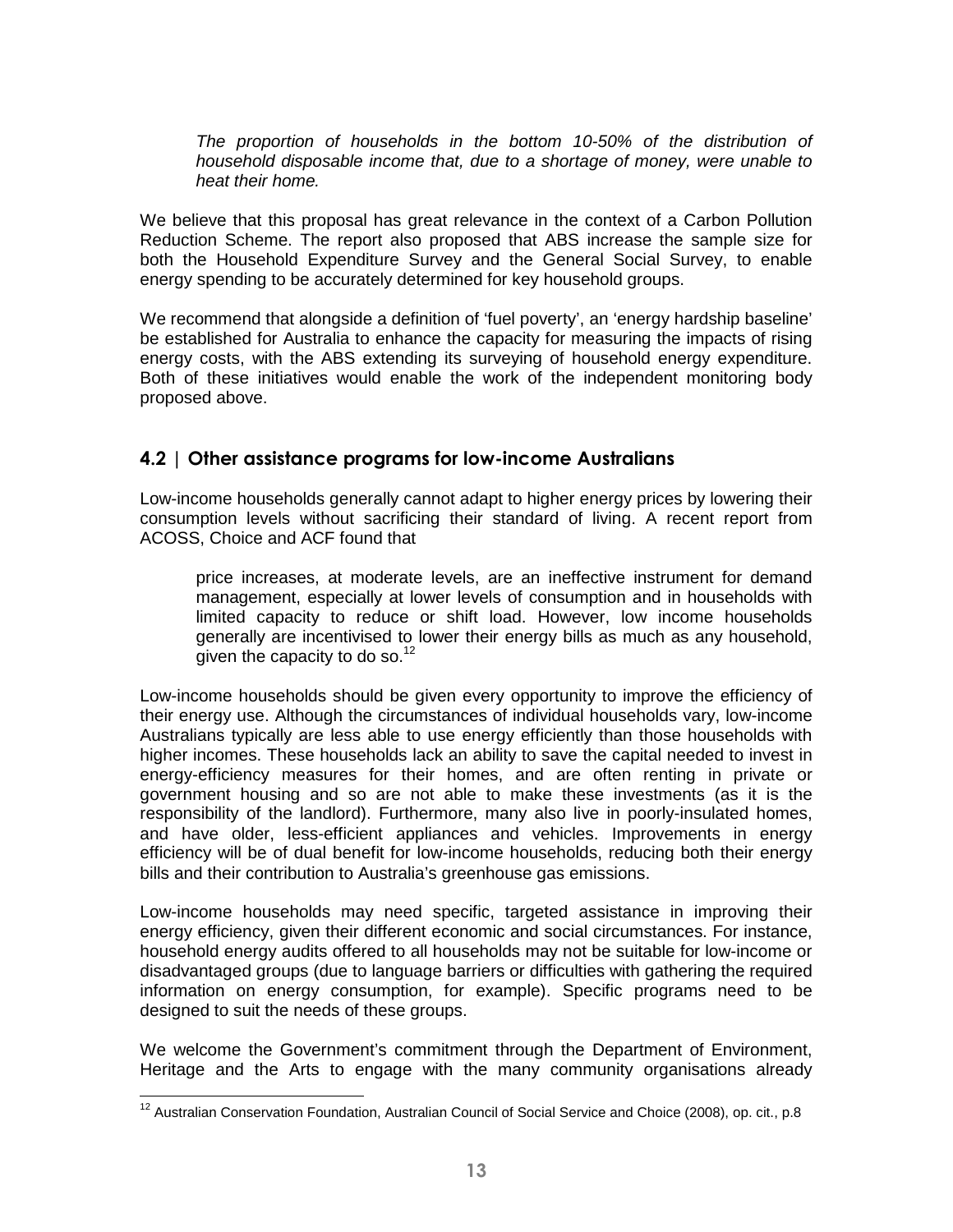assisting low-income and disadvantaged Australians with measures to improve their energy efficiency, and urge the Government to expand on this engagement. One example this work is Kildonan Energy Efficiency Project, run by UnitingCare agency Kildonan in Victoria. This project provides energy audits to households in energy hardship. Kildonan has found that:

- the energy efficiency of existing housing stock needs to be addressed;
- energy-efficient appliances need to be made more affordable; and
- in order for energy audits to be effective, the cooperation of energy retailers is essential in order to provide the necessary information.<sup>13</sup>

### 4.3 | Support for all households

Low-income households produce fewer emissions than middle and higher-income households as they, on the whole, use less energy. In real dollar terms, low-income households spend about half as much on electricity and gas as the wealthiest households.<sup>14</sup> This trend is a product of the financial and consumption decisions lowincome Australians are forced to make and means that targeting the energy use of middle and higher income households is important for achieving emissions reductions in the household sector.

There is an argument that any action to reduce the impact of the price increase undermines the aim of the emissions pricing (reducing emissions-intensive consumption) because the incentive to reduce consumption disappears. Moderate price increases, however, on their own have been found to be relatively ineffective for reducing consumption on essentials that are relatively price inelastic.<sup>15</sup> In addition, the CPRS will be introduced into an economic environment in which consumers are already experiencing increases in fuel, electricity and food costs. These are also the goods and services that will be most affected by the scheme. Continued increases in these prices after the introduction of the scheme may undermine its success, as households may not easily distinguish between the various causes of price rises.<sup>16</sup>

Assistance and incentives should therefore be available to all households, and we support the Government's commitment to "the introduction of energy efficiency measures and consumer information to reduce energy use and save on energy bills."<sup>17</sup>

Households in different cities and regions across Australia will require different strategies and assistance, given their different circumstances and consumption patterns. Households in cooler parts of Australia will have a greater need for energy-efficient heating than others, whereas some warmer areas have a greater need for energyefficient air conditioning, for example. Policies should be developed in a flexible manner so as to cater for the needs of all Australians.

 $13$  Phone conversation with Marie Andrews, Kildonan Energy Efficiency Project Program Manager, 3 September 2008

 $14$  ibid, p.7

 $15$  ibid.

<sup>16</sup> Garnaut Climate Change Review, op. cit., p.470

<sup>&</sup>lt;sup>17</sup> Department of Climate Change, op. cit., p.278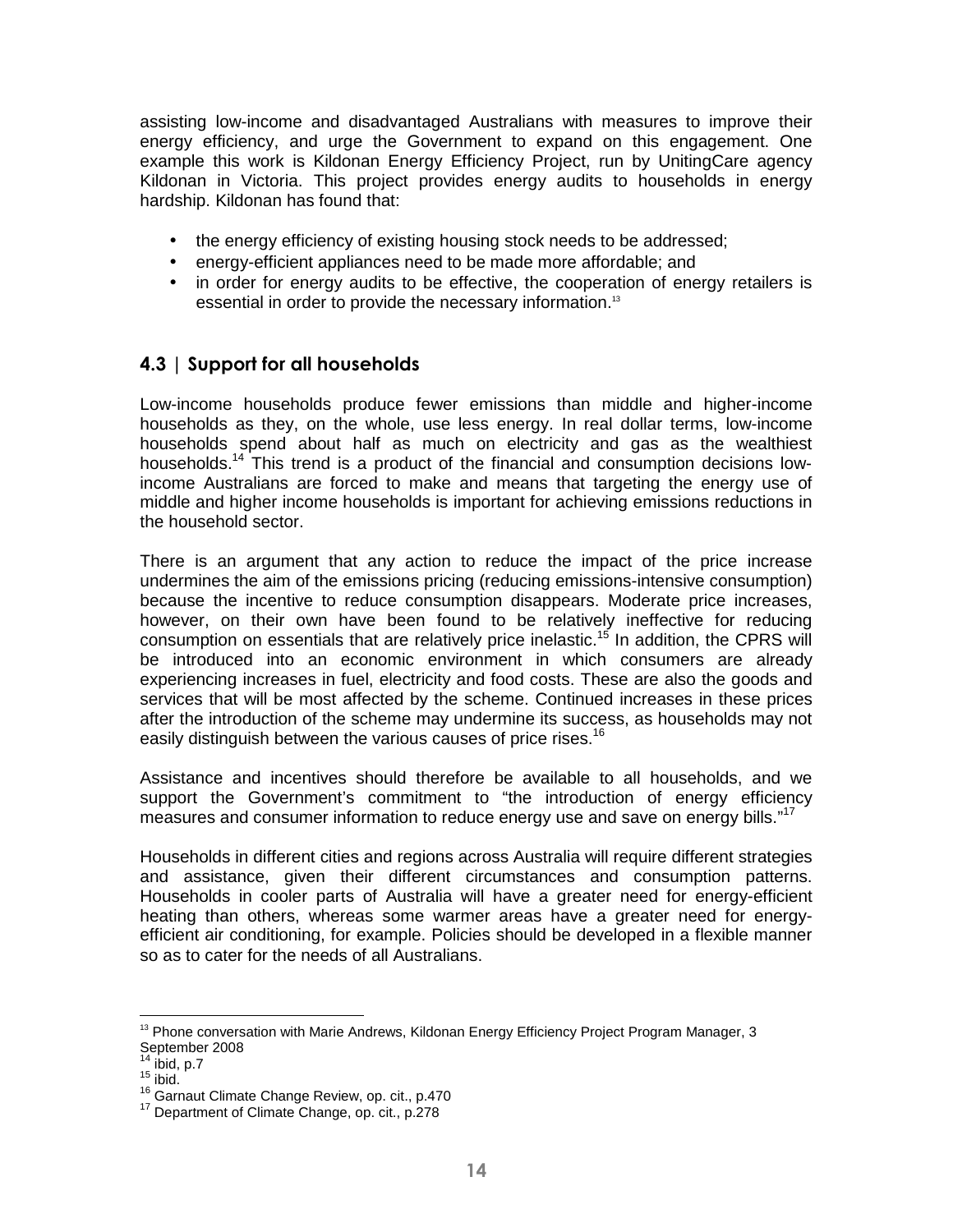The needs of regional and rural areas need particular consideration, as Australians living in these areas are likely to be significantly impacted by emissions trading. The sustainability of energy-intensive industries and the communities that depend on them for economic viability may be threatened, particularly in the absence of any policies to assist these industries and communities with structural adjustment. These regions require specific, tailored responses, as the Garnaut Climate Change Review Draft Report points out.<sup>18</sup>

Higher fuel prices also have the potential to burden whole communities that live in outerurban and rural areas, as these communities have less transport alternatives and longer distances to travel to work, recreation and other services.<sup>19</sup> Although the cut in fuel excise proposed in the Green Paper may provide small, short-term relief, long-term planning for encouraging the production and purchase of more fuel-efficient cars,  $\frac{1}{2}$  improving public transport services<sup>20</sup> and supporting the development of alternative fuels is essential. A very high priority for expenditure from the "Building Australia Fund" that was created in the 2008-09 Commonwealth Budget needs to be expanding public transport infrastructure, particularly for outer suburban and regional areas.

We urge the Government to engage with the heavily-affected regions and communities in a substantial and constructive manner in order to identify strategies to help them adjust to the changing economy.

### 4.4 | Energy efficiency assistance

The Uniting Church believes that investments in energy efficiency measures should be the Government's main form of assistance available to all households, particularly in the short term, as energy efficiency is the quickest and most cost-effective way to reduce greenhouse gas emissions and lower household energy bills. $^{21}$ 

A joint report by ACOSS, Choice and  $ACF<sup>22</sup>$  determined that in 2030, an energy efficient household operating with higher energy costs and a carbon price of \$50/tonne would still be \$200 a year better off than a 'business as usual' household that did not have to pay for emissions. The energy savings for the energy efficient household would outweigh the increase in costs of each unit of energy consumed.

Of particular importance is targeting those households which have, for various reasons, not exploited the opportunities for improving energy efficiency already available. These market failures are discussed in both the Green Paper and Garnaut Climate Change Review Draft Report (and include, for example, a lack of time, information or ability to assess each opportunity and make an informed choice), and we support the Government's commitment to addressing these issues.

In particular, we believe the Government should support:

<sup>&</sup>lt;sup>18</sup> Garnaut Climate Change Review, op. cit., p.4770

 $19$  ibid., p.474

<sup>20</sup> Hatfield-Dodds, S. and R. Denniss (2008), Energy Affordability, Living Standards and Emissions Trading: Assessing the social impacts of achieving deep cuts in Australian greenhouse emissions, report to The Climate Institute, CSIRO Sustainable Ecosystems, Canberra, p.25

<sup>&</sup>lt;sup>21</sup> Australian Conservation Foundation, Australian Council of Social Service and Choice, op. cit., p.3  $^{22}$  ibid.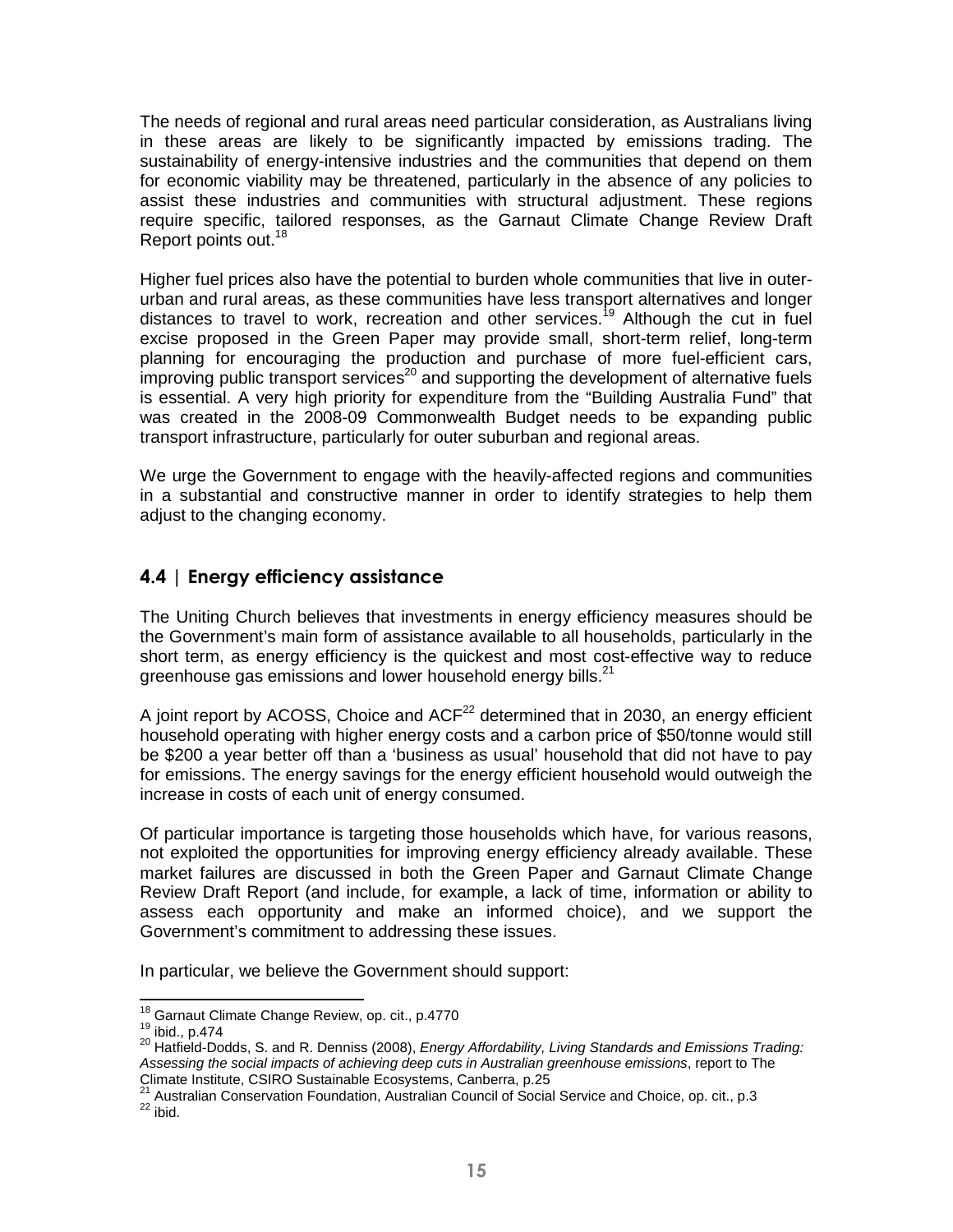- increased investment in information programs highlighting the most effective means and benefits of improving energy efficiency. Although many governments around Australia are already providing information to the public, resources allocated in this area have so far been small in comparison to other public information campaigns relating to health, road safety and other priority  $issues;^{23}$
- an extension of mandatory energy efficiency labelling to a wider range of appliances and phasing out of those appliances that are the least efficient;
- expanding and more widely advertised government rebate programs;
- tax concessions or subsidies for energy-efficiency retrofits of existing properties; and
- stricter mandatory energy and water efficiency standards for new buildings.

<sup>-</sup> $^{23}$  ibid., p.16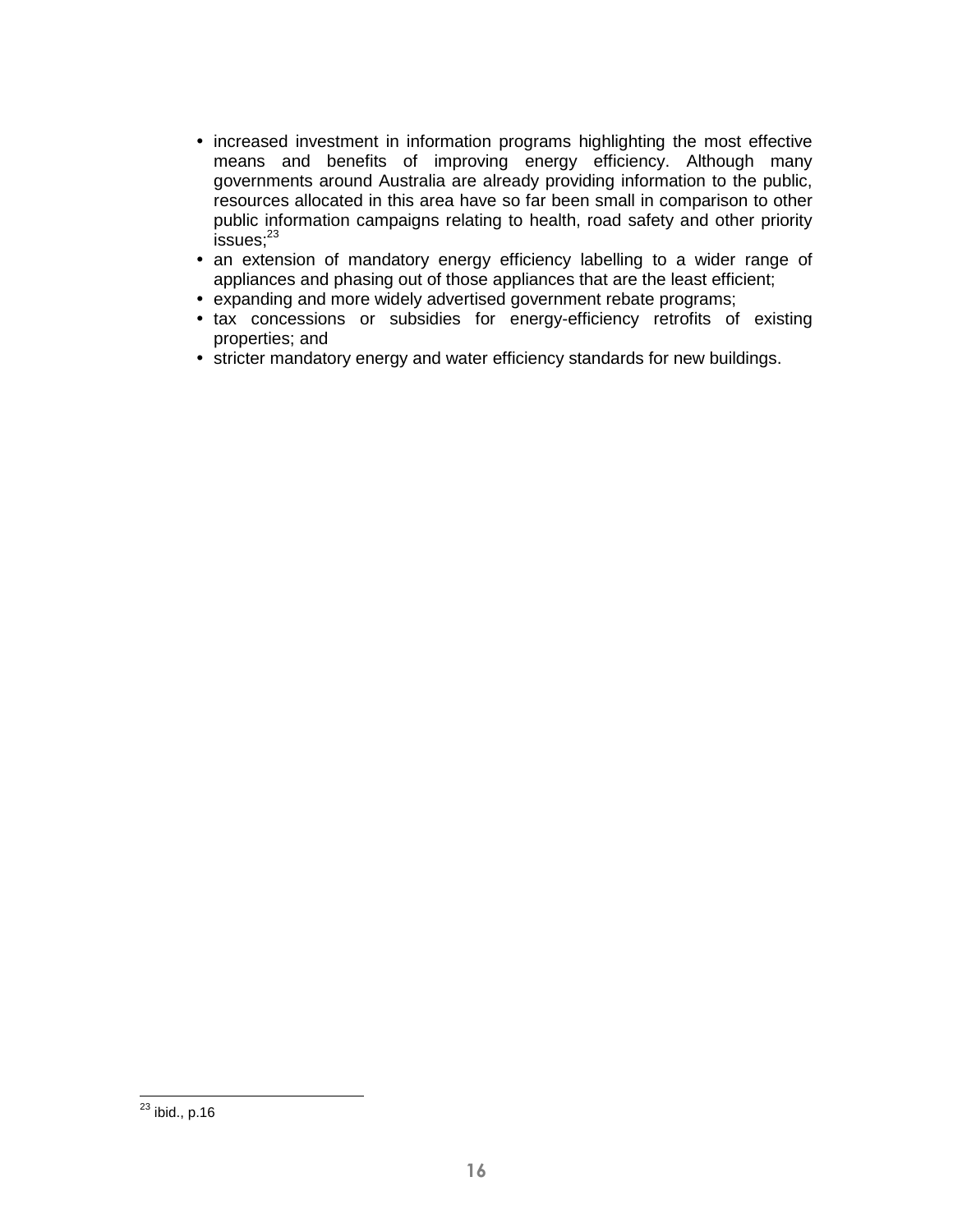## 5 | Support for Industry

We support the Government's recommendation that all fugitive emissions (including those from open-cut coal mines) should be included in the CPRS from the commencement of the scheme, providing incentives for open-cut coal mines to develop more accurate ways to measure their fugitive emissions.<sup>24</sup>

We also support the inclusion of emissions from industrial processes.<sup>25</sup>

We support the inclusion in the scheme from commencement of synthetic greenhouse gases, applied to the importers of synthetic gases and any future domestic manufacturing of synthetic greenhouse gas emissions, with an emissions threshold of 5 kt  $CO<sub>2</sub> -e/year.<sup>26</sup>$  We are not supportive of a higher threshold being applied, to minimise any competitive distortions between those companies above and below the threshold.

We support the Government's aim of moving to 100% auctioning of permits.<sup>27</sup>

#### 5.1 | The Climate Change Action Fund and other research and development support

We note the observation of Professor Garnaut that "the successful development and deployment of new low-emissions technologies across all sectors will be important in minimising the costs of adjustment to the emissions trading scheme." $28$  Further, "Australia is particularly well positioned to develop and deploy a wide range of new mitigation technologies, particularly in the energy sector."<sup>29</sup> We also note Garnaut's assessment that:

An emissions trading scheme will also spur private sector research and development activities by creating the long-term demand-pull for more lowemissions products and processes. However, there may be only limited impacts on early research activities since most early research is publicly funded.<sup>30</sup>

Garnaut notes that as the emissions trading scheme delivers rapid and significant changes in the economy, "there will be a special requirement for high rates of technological improvement in low emissions technologies."<sup>31</sup>

We note the finding of McKinsey and Company in their modelling of Australia achieving a 30% reduction in greenhouse gas emissions by 2020 based on 1990 levels that in order to achieve such an outcome there was a need to fast-track the commercialisation of key technologies.<sup>32</sup>

<sup>&</sup>lt;sup>24</sup> Department of Climate Change, op. cit., pp. 103-104

 $25$  ibid., p. 104

<sup>26</sup> ibid., p. 105

<sup>27</sup> ibid., p. 20

<sup>28</sup> ibid., p. 403

<sup>29</sup> ibid., p.403

<sup>30</sup> ibid., p. 406

<sup>31</sup> ibid., p. 407

 $32$  McKinsey & Company (2008), An Australian Cost Curve for Greenhouse Gas Reduction, p. 6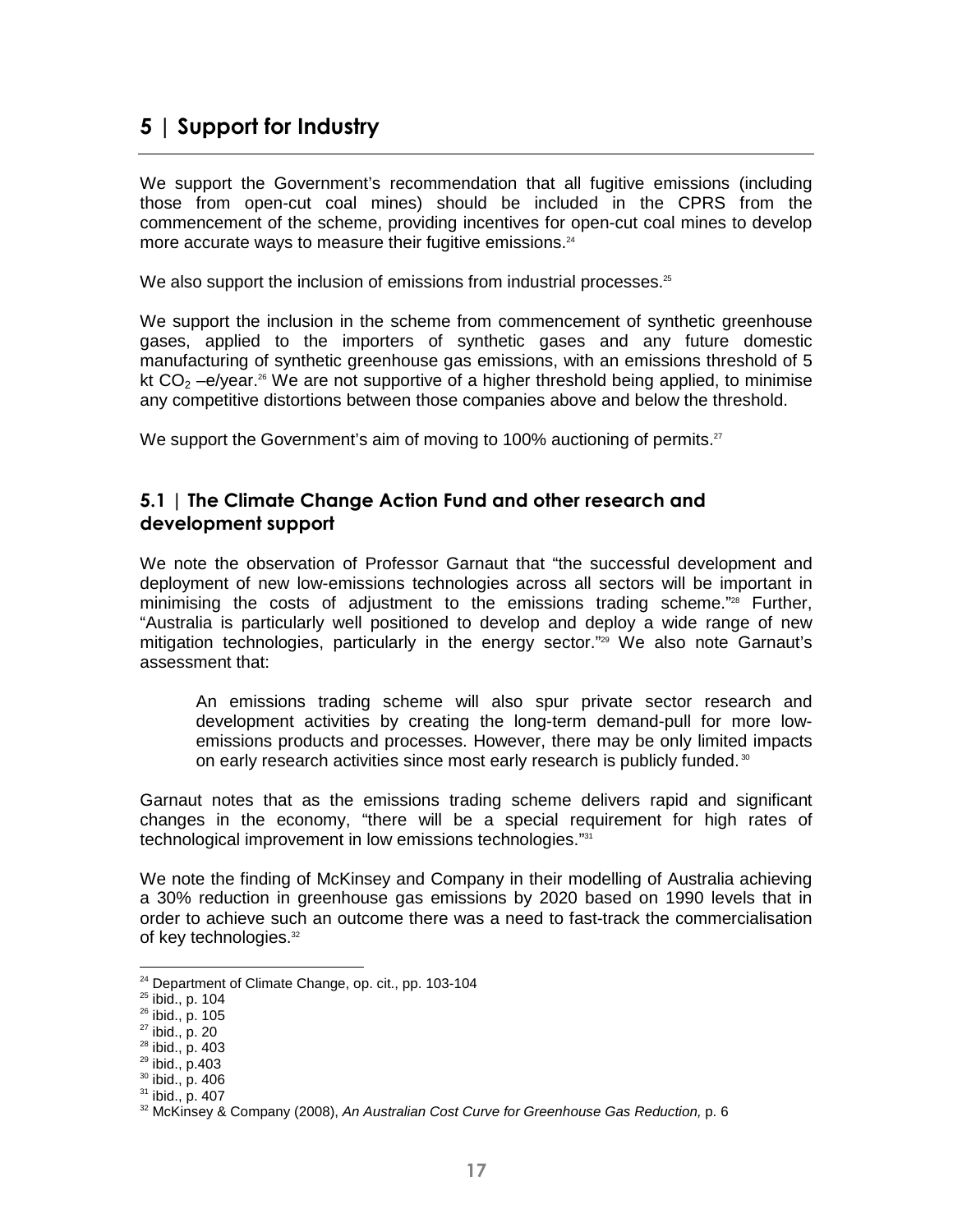Inadequate support for research and development for low-emission technologies may result in the Australian community paying higher costs in relation to an emissions trading scheme than they would have to otherwise pay. As noted by Garnaut:

If, as a result of market failures, there are suboptimal levels of investment in lowemissions technologies, then inferior, more expensive substitutes will need to be deployed to reduce emissions. This inefficient response will lead to a carbon price that is higher than it would otherwise be.<sup>33</sup>

Further:

Correction of these market failures is a strong economic justification for government policy intervention. Economic studies have emphasised the role of innovation policy in delivering least-cost emissions reduction.<sup>34</sup>

We support Garnaut's view that funds for research into low-emissions technology could come from the revenue generated by auctioning emission permits under the CPRS. As he stated in his Draft Report:

It is sensible to use permit revenue to fund early research because there are strong links between the early research effort, the long-term cost of mitigation and the carbon price. More early research in low-emissions technologies should, over time, lower the long-term cost of mitigation and thus the carbon price.<sup>35</sup>

We are supportive of the Government establishing a Climate Change Action Fund. The purpose of the fund is to assist business transition to a cleaner economy, by providing in partnership funding for a range of activities including:

- capital investment in innovative new low emissions processes;
- industrial energy efficiency projects with long payback periods; and
- dissemination of best and innovative practice among small to medium sized enterprises.

Where possible, the Climate Change Action Fund should give preference to the use of renewable energy sources. We support this fund being resourced to the level that will meet with Garnaut's recommendation that at least \$3 billion is spent per annum on research, development and commercialisation of low-emission technologies.<sup>36</sup> We also note Garnaut's advice to Government that:

The significant challenge of deep cuts to emissions suggests that Australia's early research agenda needs to focus more strongly on early research into lowemissions technologies, to shorten the lag between the introduction of the emissions trading scheme and the response of the research community. $37$ 

<sup>&</sup>lt;sup>33</sup> Garnaut Climate Change Review, op. cit., p. 406

<sup>34</sup> ibid., p. 407

<sup>35</sup> ibid., p. 411

<sup>36</sup> ibid., p. 403

 $37$  ibid., p. 410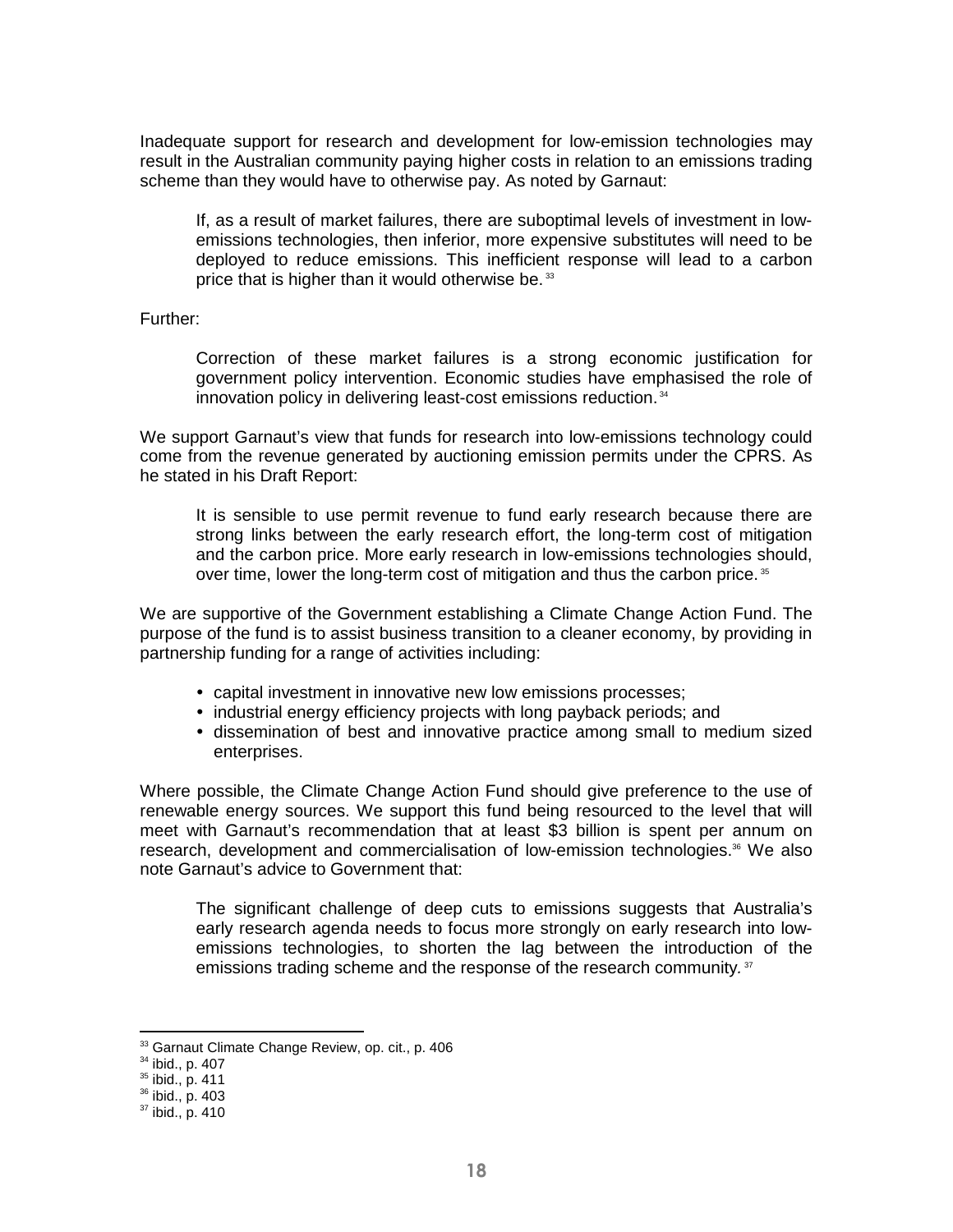We support Garnaut's recommendation that "To achieve an effective commercialisation effort on a sufficiently early time scale, an Australian system of matching grants should be available where private investors demonstrate externalities, low emissions and innovation."38 However, we do not support his view that matched funding should be technology neutral<sup>39</sup>, as this ignores that certain industries that are well established will have larger reserves of funding to invest in their sector than new and emerging industries that may represent a more sustainable transition to a low-emissions future. So, for example, the coal industry is likely to have far more funds available to pursue research and development into options to reduce emissions from coal than the solar energy industry will have available to develop new technologies to increase the ability of solar energy to take up more of the electricity supply in Australia. Yet a move to coal technologies that result in lower emissions is far less likely to move Australia to a longterm sustainable low-emissions electricity sector and are likely to be, at best, transitional measures. Thus, matching grants that are completely technology neutral may result in valuable research and development funds being sub-optimally spent in areas simply based on which industries have capital available to conduct research and development.

We would support the idea that compulsory levies be placed on well established and profitable industries, such as the coal industry, to make these funds available for research, development and commercialisation for low-emissions technologies for these industries. We note that even Garnaut suggests that voluntary levies, such as the Coal 21 Fund, could be extended and we believe by making these a mandatory levy will encourage certain industries to greater research and development efforts for lowemissions technologies.<sup>40</sup>

We are not supportive of Garnaut's recommendation that the funding of research and development in low-emission technologies should only be aligned to Australia's "national interest".41 The "national interest" is a vague term that is open to wide interpretation. It is in the "national interest" that a global agreement on climate change is reached that keeps average global temperature rise below  $2^{\circ}$ C. To achieve this, Australia must play its fair share in the global agreement. Spending on research and development is best directed to those areas that will have the most impact on reducing global emissions and Australia's emissions as long-term and sustainable solutions. Australia should not be directing research and development funding into areas that may deliver the greatest profits to Australian businesses, where such areas result in lower emission reductions than alternative technologies. Further, research and development funding is best not spent on areas that offer only transitional assistance to a low-emissions future, such as Carbon Capture and Storage and nuclear energy, where alternative technologies already exist and are in need of research and development assistance.

We do not support Garnaut's suggestion that Government matched funding for research, development and commercialisation should be the same ratio regardless of the technology.42 Instead we believe that the ratio of funding should be varied based on criteria of the level of expected emissions reduction and the long term sustainability of the technology to lead Australia to a permanent low-emissions future. This may mean,

<sup>&</sup>lt;sup>38</sup> ibid., p. 403

<sup>39</sup> ibid., p. 419

<sup>40</sup> ibid., p. 420

<sup>41</sup> ibid., p. 412

 $42$  ibid., p. 423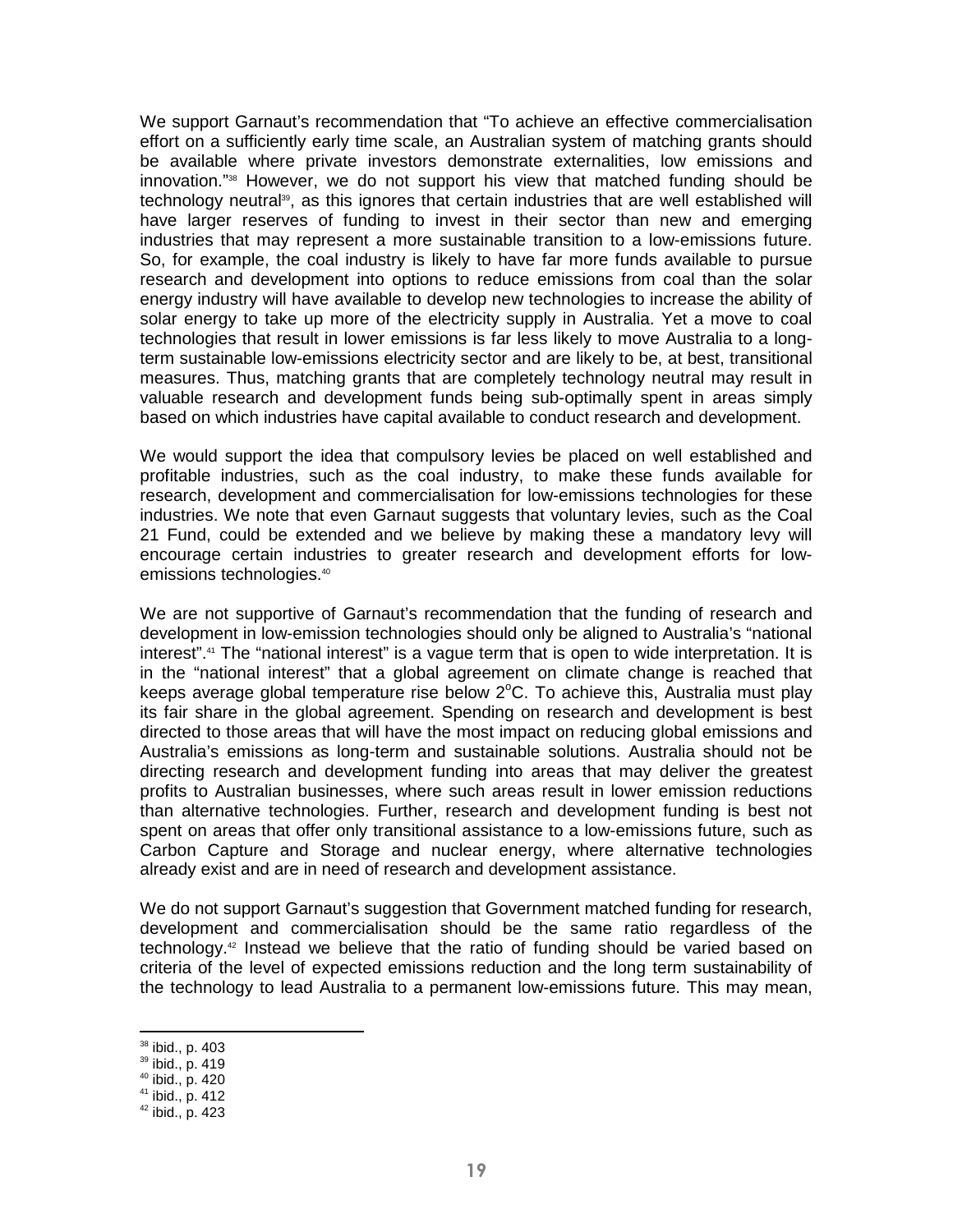for example, that some projects receive \$2 of Government funds for every \$1 the private investor is putting into the project.

We are deeply concerned that carbon capture and storage does not attract any additional government research and development funding to that already committed. Such research and development funding should be provided by the coal industry itself. The technology is yet to be proved on a large scale and we note that the Energy Supply Association of Australia has assumed that by 2020 carbon capture and storage will still only be in the demonstration phase.<sup>43</sup>

### 5.2 | Emission-intensive trade exposed activities

We support the Government providing assistance to the most emissions-intensive, trade-exposed (EITE) businesses to minimise 'carbon leakage'. At its worst, an EITE business could move operations off-shore to a place with no restrictions on carbon emissions and run its business in a way that increased emissions over that of when its operations were in Australia.<sup>44</sup> The net impact in such circumstances would be an increase in global emissions. However, we do not believe that EITE activities should be completely exempted from any requirements to reduce their emissions. The challenge for government is to provide settings that will mean EITE businesses will take all reasonable steps to reduce their emissions, while at the same time ensuring that the settings do not force such businesses off-shore. However, it may need to be accepted that some of the worst performing EITE businesses in terms of emission levels in a particular industry may move off-shore if any requirements are placed on them. This will need to be accepted, as the alternative would be to have no requirements on any EITE business, allowing whole sectors to avoid taking reasonable action to reduce their emissions.

We support the Government's proposed safeguard that the allocation of permits to EITE businesses be on the basis of the most emissions intensive activities that lead to the production of trade-exposed products, rather than on the basis of a firm or industry level.<sup>45</sup>

We support the proposal in the Green Paper that assistance to EITE activities be provided on the basis of industry average activity emission intensities, rather than the intensity of a particular firm or facility. We agree that this will provide an incentive for businesses to reduce their emissions leading up to the introduction of the scheme and would reward those firms that have already taken action to reduce their carbon footprint.<sup>46</sup> However, the Government needs to ensure that the threshold levels do not provide incentive for an industry to hang-back on reducing their emissions. If an industry calculated that crossing the emission intensity threshold for assistance by reducing their emissions would cost more, by the loss of the assistance, than is saved by reducing the costs of paying for emissions then it will be in the interests of an industrial sector to collude to not reduce their emissions to below the emission intensity threshold. The

 $43$  Energy Supply Association of Australia (2008a), The impact of an ETS on the energy supply industry, Executive Summary, p. 2

<sup>44</sup> Department of Climate Change, op. cit., p. 293

<sup>45</sup> ibid., pp. 27, 303-304

<sup>46</sup> ibid., p. 28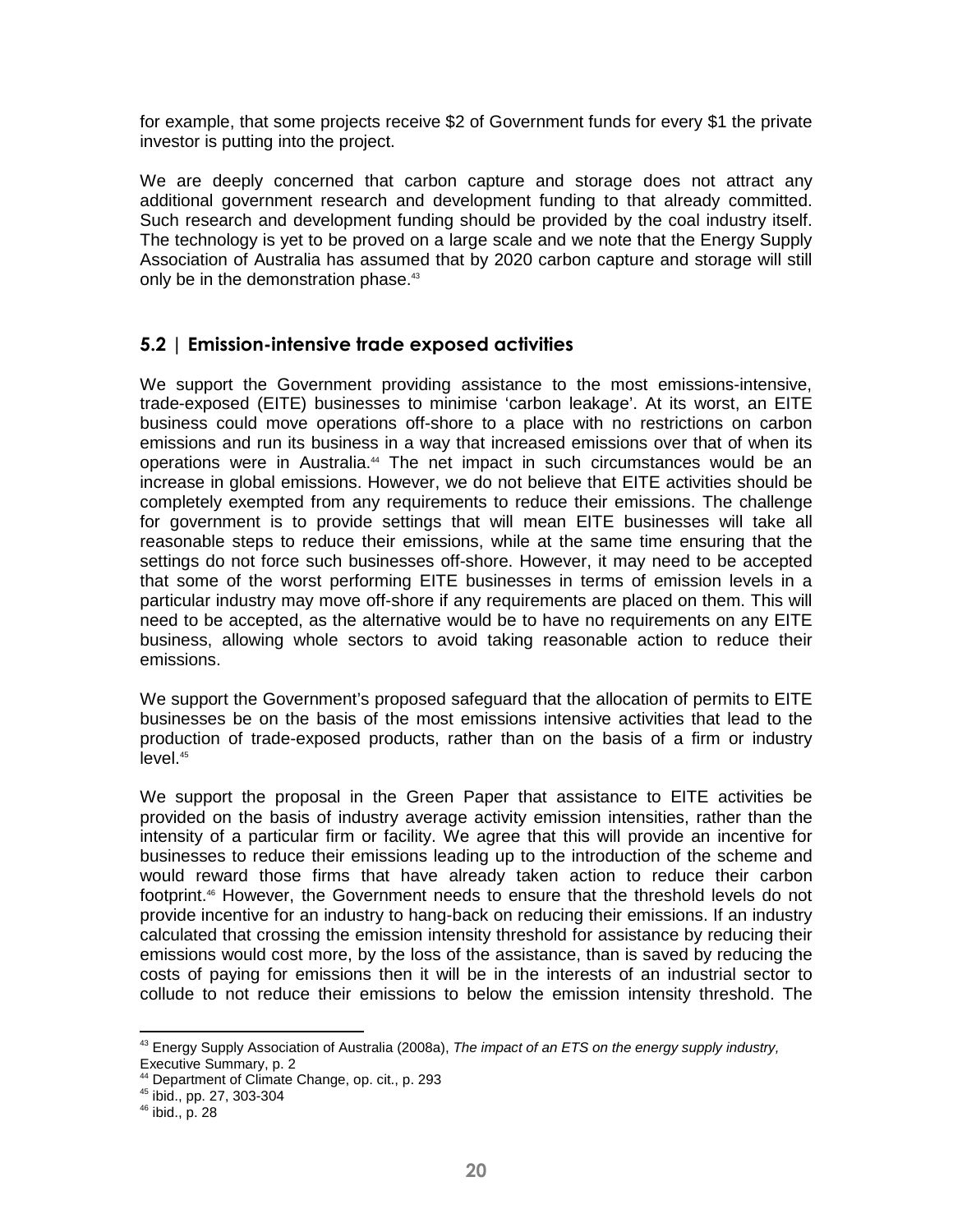Government's proposal to reduce the rate of assistance per unit output given to these firms over time at a pre-announced rate will provide a safeguard against this happening, as the value of the assistance will reduce while the cost of continuing to produce emissions at the same intensity will increase.<sup>47</sup>

We support the Government's proposal that any assistance given to EITE activities under the CPRS be reviewed every five years<sup>48</sup> to assess its impact on Australia meeting its mitigation targets, the impact on non-assisted sectors and households and if the assistance has provided a disincentive to businesses conducting EITE activities to take all reasonable steps to reduce their emissions.

### 5.3 | Strongly affected industries

We are not supportive of the Government's proposal to provide direct assistance to existing coal-fired electricity generators through the Electricity Sector Adjustment Scheme (ESAS). It is unclear to us why it is not possible for coal-fired electricity generators to pass on the costs of the CPRS to consumers. The Government should allow such costs, including losses against capital assets to be passed on to consumers. It should also provide Government funded concessions to low-income and vulnerable consumers, to ensure that such people are able to purchase the electricity they need.

To provide direct assistance to coal-fired electricity generators gives them a subsidy that allows them to be more competitive against renewable energy generators than they would be if full market forces were allowed to operate. This means that consumers will have a reduced incentive to switch to renewable energy generators, which is likely to hinder the development and expansion of the renewable energy industry in Australia.

The Green Paper correctly highlights that investors in coal-fired electricity generation should have already factored in that it was likely that there would be increasing costs associated with coal-fired electricity generation as the world moved to address the causes of climate change.<sup>49</sup> To provide further assistance to coal-fired electricity generators rewards those investors who made reckless investment decisions, gambling that Australia would continue to make a minimal contribution to the global effort to mitigate greenhouse gas emissions.

The Government has already acknowledged that it has provided a \$500 million subsidy to the coal-fired electricity generators through the Clean Coal Fund.<sup>50</sup> We also note that the Victorian Government has provided \$182 million from 2008 to assist the coal industry through the Energy Technology Innovation Strategy.<sup>51</sup>

We support the proposal in the Green Paper that the Government provide additional support to assist affected workers and regions with structural adjustment as a result of the CPRS.<sup>52</sup>

<sup>-</sup> $47$  ibid.

<sup>48</sup> ibid., p. 296

<sup>49</sup> ibid., p. 30

<sup>50</sup> ibid., p. 29

<sup>&</sup>lt;sup>51</sup> Garnaut Climate Change Review, op. cit., p. 417

<sup>52</sup> Department of Climate Change, op. cit., p. 26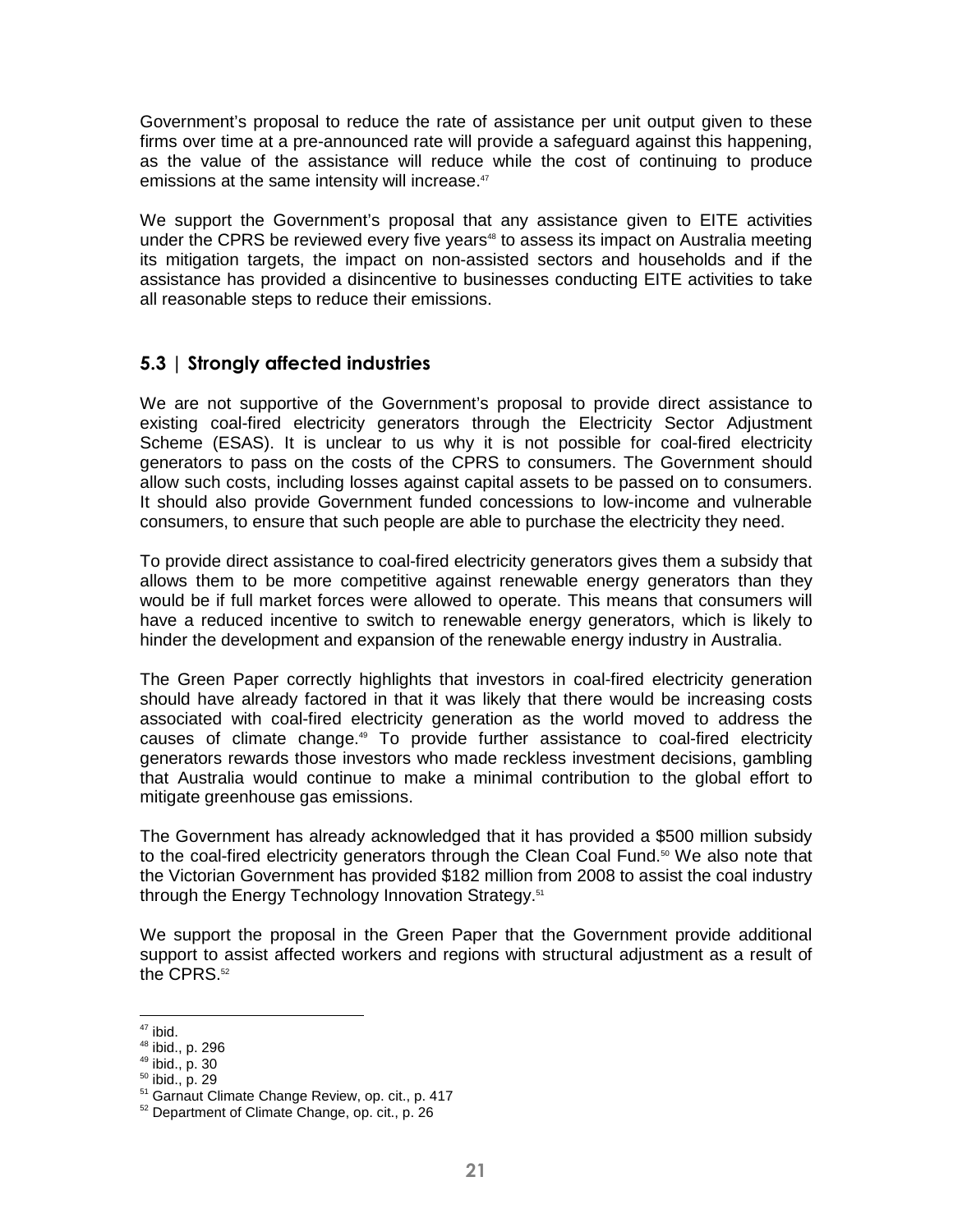### 5.4 | Renewable energy

We support the uptake of renewable energy, energy efficiency measures and demand management as the preferred options with the least amount of risk in order to reduce Australia's greenhouse gas emissions.

We are supportive of a range of policy incentives such as rebates, feed-in tariffs, and an expanded Mandatory Renewable Energy Target to ensure significant investment in and subsequent uptake of renewable energy. We do not support leaving it purely to the market. Garnaut notes that issues with the existing electricity transmission networks will make it very difficult for renewable energy sources to compete with existing coal-fired power stations, unless there are major changes in the transmission infrastructure.<sup>53</sup> He notes that this will occur even in circumstances in which the renewable energy source would be highly competitive once compatible infrastructure has been established. He further notes that the extent to which consumers will be able to express a preference for low-emissions electricity generation "will be strongly dependent on the availability of appropriate network infrastructure to support the delivery of new technologies."<sup>54</sup> This latter point justifies Government playing a role outside of the emissions trading scheme to ensure electricity transmission networks allow renewable energy sources to compete more readily with electricity generated from coal fired power stations. We support Garnaut's view that:

in addition to the identification of options, financial incentives are necessary to overcome the free-rider issues of transmission augmentation. Incentives can reduce the likelihood of transmission extensions being hindered by early-mover problems, and help to ensure that augmentation is undertaken at a socially optimal scale.<sup>55</sup>

We would be supportive of the Australian Government establishing a similar process to the California Renewable Energy Transmission Initiative, to identify the transmission projects needed to accommodate the uptake of renewable energy.<sup>56</sup>

We note that the Energy Supply Association of Australia also offers a view supporting Garnaut's conclusion with a view that by 2020 "geothermal generation based on hot dry rock resources is proven and commercial and the only factor slowing its take-up is the rate at which new plant and interconnection into the market can be built." $57$  They have predicted that by 2020 geothermal energy will provide in the order of 1500 MW nationally.<sup>58</sup>

We support the Government's promise to increase the Renewable Energy Target to 45,000 GWh of renewable energy by 2020. The stationary energy sector has seen an increase of 47% in emissions since 1990<sup>59</sup>, and is the fastest growing source of

<sup>&</sup>lt;sup>53</sup> Garnaut Climate Change Review, op. cit., pp. 427-428

<sup>54</sup> ibid., p. 428

<sup>55</sup> ibid., p. 433

<sup>56</sup> ibid., pp. 433-434

<sup>57</sup> Energy Supply Association of Australia, op. cit., p. 2

 $58$  ibid., p. 4

<sup>59</sup> Australian Greenhouse Office, National Greenhouse Gas Inventory 2006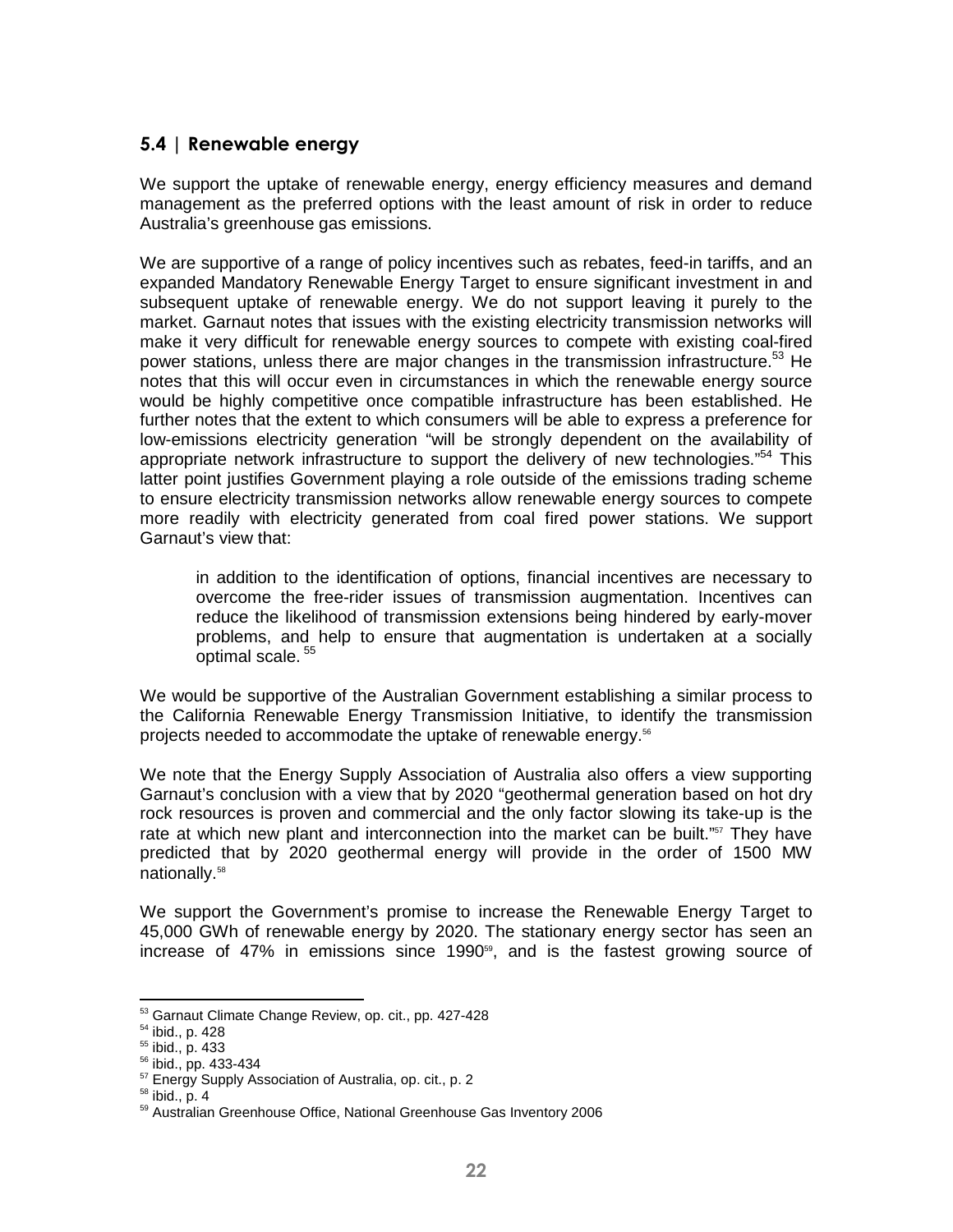emissions.<sup>®</sup> Australia's current Mandatory Renewable Energy Target of 9,500 GWh by 2010, has not been significant enough to drive investment in renewable energy or significantly shift reliance on coal-fired electricity generation. The Renewable Energy Target provides a strong incentive for investment in renewable energy.

Recent modelling from Greenpeace Australia suggests that it is possible for 40% of Australia's electricity needs to come from renewable sources by 2020 if energy efficiency measures are also included to curb an increase in stationary energy.<sup>61</sup>

Greenpeace maintains that it can be in no way certain that a CPRS will be sufficiently mature by 2020 to take over as the main policy mechanism to ensure renewable energy development, due to the scheme and possibly the targets being periodically reviewed and the carbon price fluctuating from year to year. Investor certainty is a critical element of a renewable energy policy driver. An MRET or Feed-in Tariff can provide industry with a clear, long-term investment signal, enabling it to enter into long-term power purchase agreements.<sup>62</sup>

Modelling commissioned by the Energy Supply Association of Australia (ESAA) through ACIL Tasman found that "the modelled emissions permit prices are not sufficient on their own to bring the required amount of renewable energy to market in the study period."<sup>63</sup> The permit prices modelled were \$20 per tonne of  $CO<sub>2</sub>$ -e in 2010 rising to \$45 to \$55 per tonne in real terms by 2020 to achieve reductions of 10% and 20% respectively in emissions from the electricity sector below 2000 levels by  $2020.64$  This modelling points further to the need for Government assistance outside of the CPRS to establish renewable energy as a greater part of Australia's electricity supply in a move to a longterm sustainable low-emissions future. However, we also note that McKinsey & Company found in their modelling that a 30% reduction in Australia's greenhouse gas emissions by 2020 based on 1990 levels was possible with measures having a volume weighted average cost of \$45 per tonne  $CO<sub>2</sub>$ -e and all measures having a cost of less than \$65 per tonne CO<sub>2</sub>-e. $^{65}$ 

We also note the finding of the ESAA that capital investment in electricity generation will need to increase from \$13 billion in the business as usual case, to \$33 billion or \$36 billion to achieve cuts in emissions from electricity generation of 10% and 20% respectively by 2020 based on 2000 emissions as the base year. These figures include \$23 billion to achieve the MRET of 20% renewable electricity generation by 2020.<sup>66</sup>

 $\overline{a}$ 

<sup>&</sup>lt;sup>60</sup> Department of Climate Change, op. cit., p. 99

<sup>&</sup>lt;sup>61</sup> Greenpeace International, European Renewable Energy Council (2008), *Energy [R]evolution: A* Sustainable Australia Energy Outlook, available:

http://www.greenpeace.org.au/energyrevolution/pdf/energyRevolution\_full.pdf. The Energy [R]evolution model exploits energy efficiency potential in electricity generation, resulting in a drop in total generation of 10%, as opposed to a projected in crease under business as usual of 44%.

<sup>62</sup> Greenpeace Australia Pacific, 'Submission to the COAG Working Group on Climate Change and Water consultation paper, Design Options for the Expanded National Renewable Energy Target Scheme'

<sup>63</sup> Energy Supply Association of Australia (2008b), "care required in setting emissions reduction targets for the energy sector", Media Release

<sup>&</sup>lt;sup>64</sup> Energy Supply Association of Australia (2008a), op. cit. p. 2

<sup>&</sup>lt;sup>65</sup> McKinsey & Company, op. cit., pp. 6, 9

<sup>&</sup>lt;sup>66</sup> Energy Supply Association of Australia (2008a), op. cit., p. 3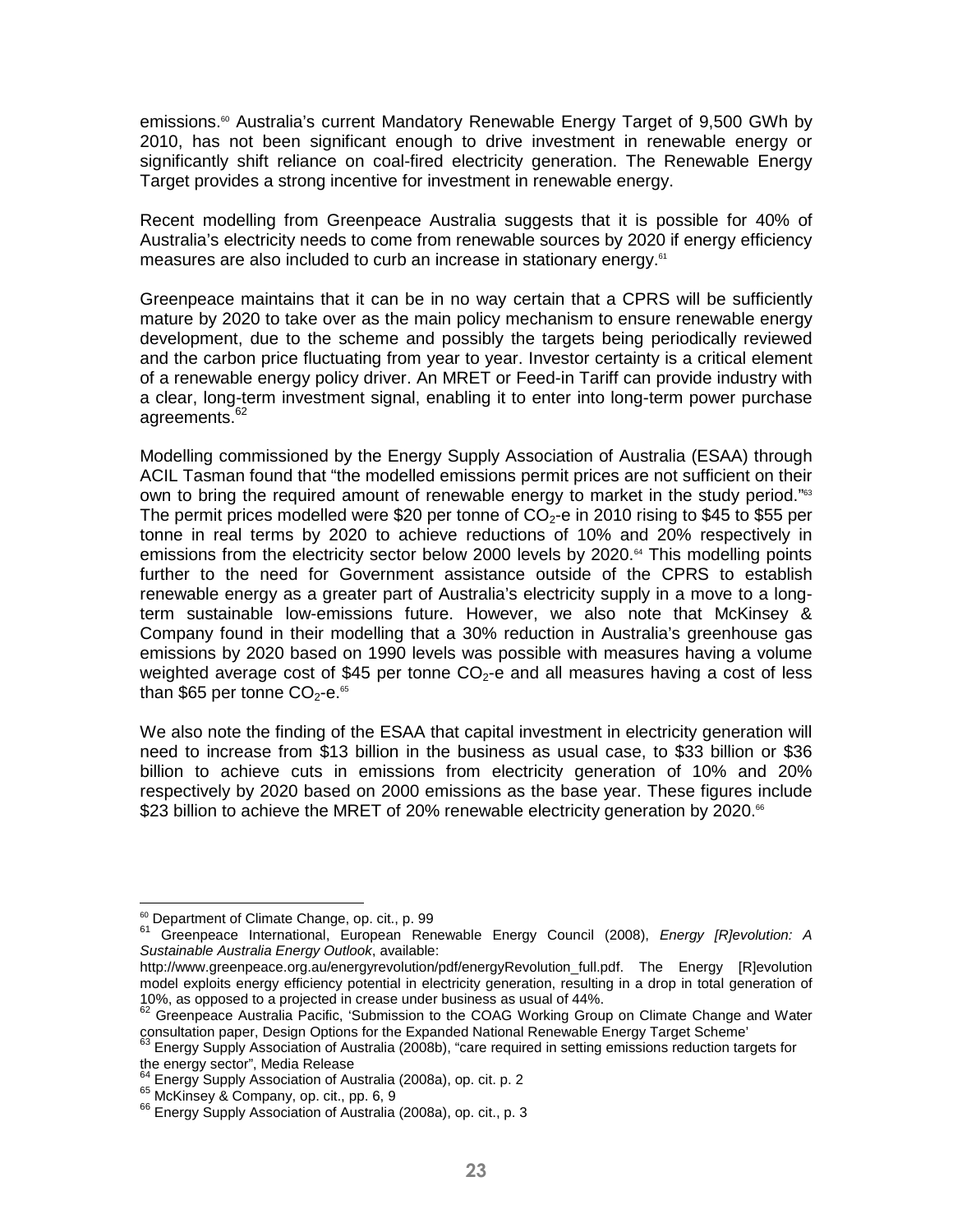On the positive side the modelling showed that the existing MRET could be met adding only 5% in real terms to retail tariffs by 2020. $57$ 

We further note the finding of the ESAA that the MRET renewable energy certificates will continue to be needed, as the modelled carbon price was not sufficient to achieve the  $20\%$  MRET. $85$  Further, we note that the ESAA modelling concluded that the rate of investment needed to even achieve the modest emission reductions in emissions from the electricity sector was higher than what has ever gone before in the sector.<sup>®</sup> If this modelling is correct, then it further justifies government intervention to ensure adequate future investment in electricity sector, especially in low emission electricity generation.

We also note that Garnaut identifies that solar photovoltaic electricity generation is currently not treated fairly in the electricity market:

Solar photovoltaic generation that provides energy during high demand periods is significantly undercompensated for its lower levels of losses, network benefits and timing of supply. This will increasingly be the case as temperature rises, since daytime peaks in demand as a result of air conditioner use would correlate more strongly with solar photovoltaic output.<sup>70</sup>

We also support Garnaut's recommendation that the Australian Government adopt a feed-in tariff based on gross-metering to account for the benefits of embedded generation (lower transmission losses, deferred costs for network augmentation and displacement of high-cost generation during peak periods). $71$ 

#### 5.5 | Solar hot water

We support the rapid uptake of solar hot water where possible and the use of heat pump or five star gas hot water systems where solar is not viable. We also support the proposed phase out of electric hot water units.

We further support having additional measures (such as rebates) to make solar hot water the cheapest and easiest option. This would have the additional benefit of supporting those on low incomes through cost savings as well as a direct greenhouse reduction benefit.

<sup>-</sup> $67$  ibid., p. 4

 $68$  ibid., p. 4

 $69$  ibid.

<sup>70</sup> Garnaut Climate Change Review, op. cit., p.436

<sup>71</sup> ibid., p.437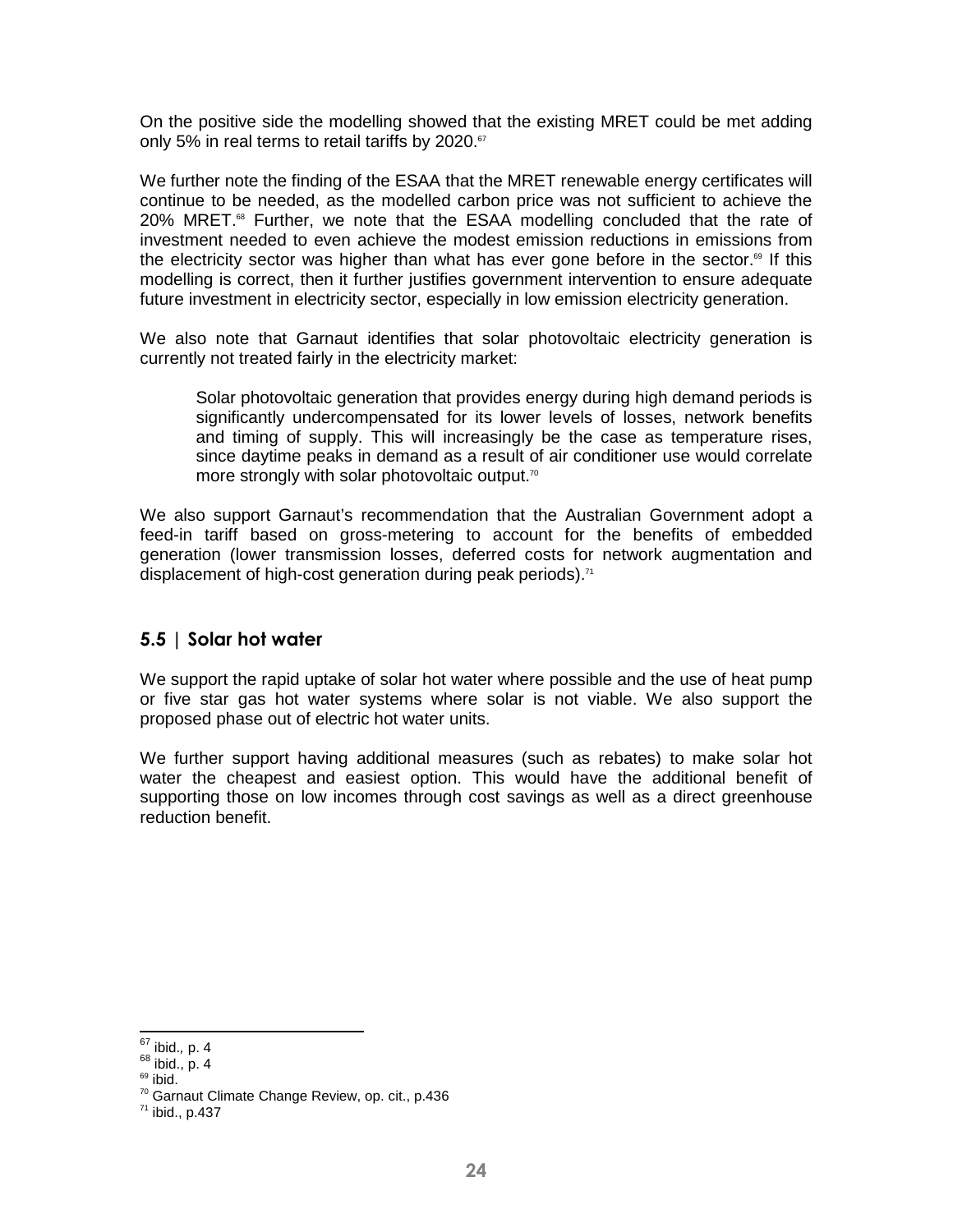## 6 | Supporting Developing Countries

The Uniting Church believes that a proportion of revenue from the auction of CPRS permits must be allotted to climate change assistance for developing countries. Such an allocation is excluded completely from the Green Paper.

Assisting developing countries with reducing their emissions (mitigation), adaptation and the transfer of technology are obligations under both the UN Framework Convention on Climate Change and the Kyoto Protocol.

Article 4.3 of the UNFCCC states that:

The developed country Parties and other developed Parties included in Annex II shall provide new and additional financial resources to meet the agreed full costs incurred by developing country Parties in complying with their obligations under Article 12, paragraph 1. They shall also provide such financial resources, including for the transfer of technology, needed by the developing country Parties to meet the agreed full incremental costs of implementing measures that are covered by paragraph 1 of this Article and that are agreed between a developing country Party and the international entity or entities referred to in Article 11, in accordance with this Article. The implementation of these commitments shall take into account the need for adequacy and predictability in the flow of funds and the importance of appropriate burden sharing among the developed country Parties.

Article 4.4 specifically states that:

The developed country Parties and other developed Parties included in Annex II shall also assist the developing country Parties that are particularly vulnerable to the adverse effects of climate change in meeting costs of adaptation to those adverse effects.

Article 4.5 of the UNFCCC states that developed country Parties and other developed Parties included in Annex II shall:

…take all practicable steps to promote, facilitate and finance, as appropriate, the transfer of, or access to, environmentally sound technologies and know-how to other parties, particularly developing country Parties, to enable them to implement the provisions of the Convention.

Article 4.7 states:

The extent to which developing country Parties will effectively implement their commitments under the Convention will depend on the effective implementation by developed country Parties of their commitments under the Convention related to financial resources and transfer of technology and will take fully into account that economic and social development and poverty eradication are the first and overriding priorities of the developing country Parties.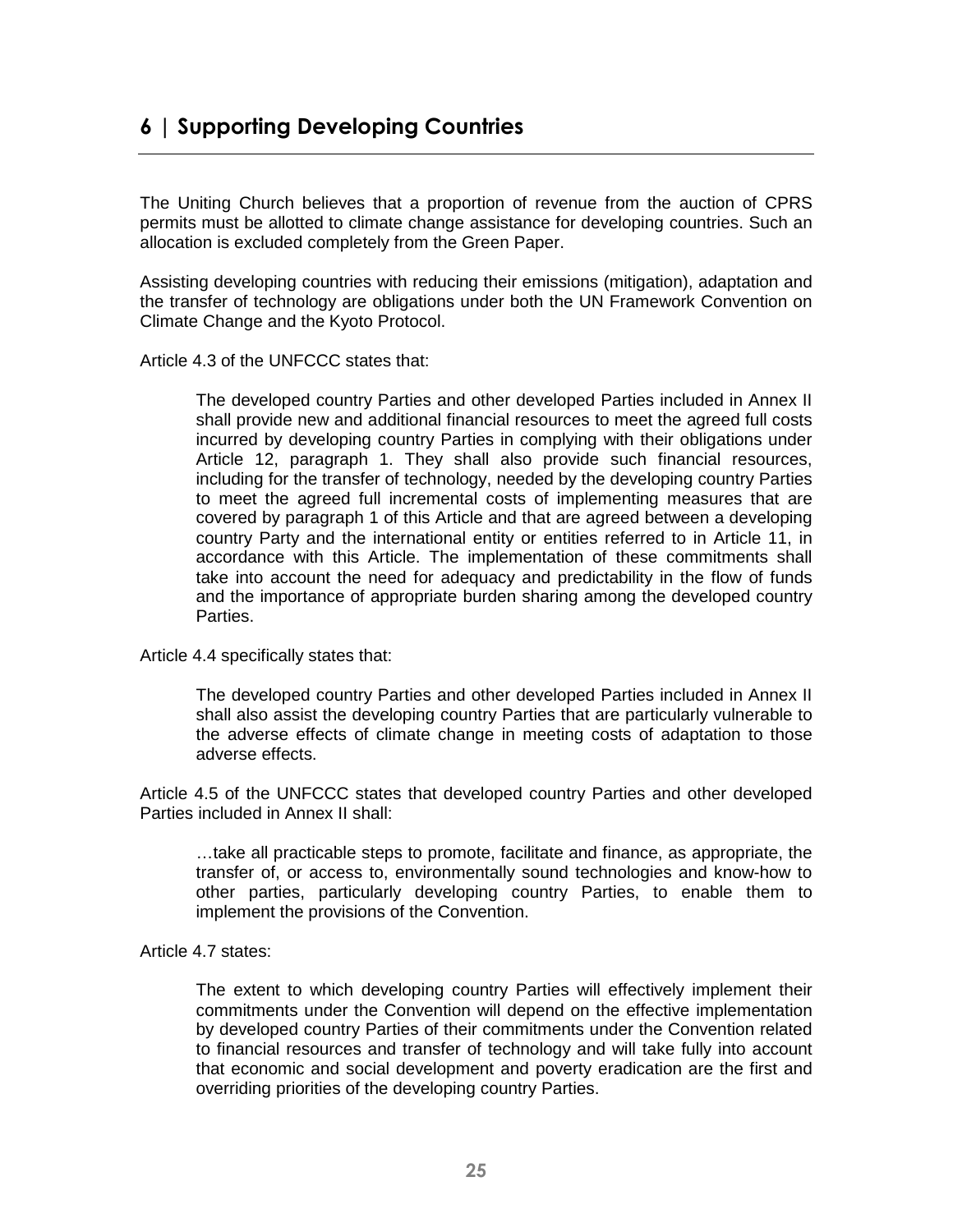Australia is listed in both Annex I and Annex II of the UNFCCC.

Article 10(c) of the Kyoto Protocol states that Parties shall:

Cooperate in the promotion of effective modalities for the development, application and diffusion of, and take all practicable steps to promote, facilitate and finance, as appropriate, the transfer of, or access to, environmentally sound technologies, know-how, practices and processes pertinent to climate change, in particular to developing countries, including the formulation of policies and programmes for the effective transfer of environmentally sound technologies that are publicly owned or in the public domain and the creation of an enabling environment for the private sector, to promote and enhance the transfer of, and access to, environmentally sound technologies.

Article 11 goes on to state:

1. In the implementation of Article 10, Parties shall take into account the provisions of Article 4, paragraphs 4, 5, 7, 8 and 9, of the Convention

2. In the context of the implementation of Article 4, paragraph 1, of the Convention, in accordance with the provisions of Article 4, paragraph 3, and Article 11 of the Convention, and through the entity or entities entrusted with the operation of the financial mechanism of the Convention, the developed country Parties and other developed Parties included in Annex II to the Convention shall:

a. Provide new and additional financial resources to meet the agreed full costs incurred by developing country Parties in advancing the implementation of existing commitments under Article 4, paragraph 1(a), of the Convention that are covered in Article 10, subparagraph (a); and

b. Also provide such financial resources, including for the transfer of technology, needed by the developing country Parties to meet the agreed full incremental costs of advancing the implementation of existing commitments under Article 4, paragraph 1, of the Convention that are covered by Article 10 and that are agreed between a developing country Party and the international entity or entities referred to in Article 11 of the Convention, in accordance with that Article.

The implementation of these existing commitments shall take into account the need for adequacy and predictability in the flow of funds and the importance of appropriate burden sharing among developed country Parties. The guidance to the entity or entities entrusted with the operation of the financial mechanism of the Convention in relevant decisions of the Conference of the Parties, including those agreed before the adoption of this Protocol, shall apply mutatis mutandis to the provisions of this paragraph.

To date, international funding efforts have been woeful. Since September 2007, the rich and high-polluting countries have increased their contributions to the Least Developed Countries Fund (LDCF) by only US\$9.54 million (\$10.6 million) bringing the total pledged to US\$172.84 million (\$192 million).<sup>72</sup> Only US\$91.84 million (\$102 million) has actually been delivered to the LDCF. Australia's contribution to the LDCF has been only \$7.5

<sup>-</sup> $72$  These figures are sourced from the Global Environment Facility, as of May 2008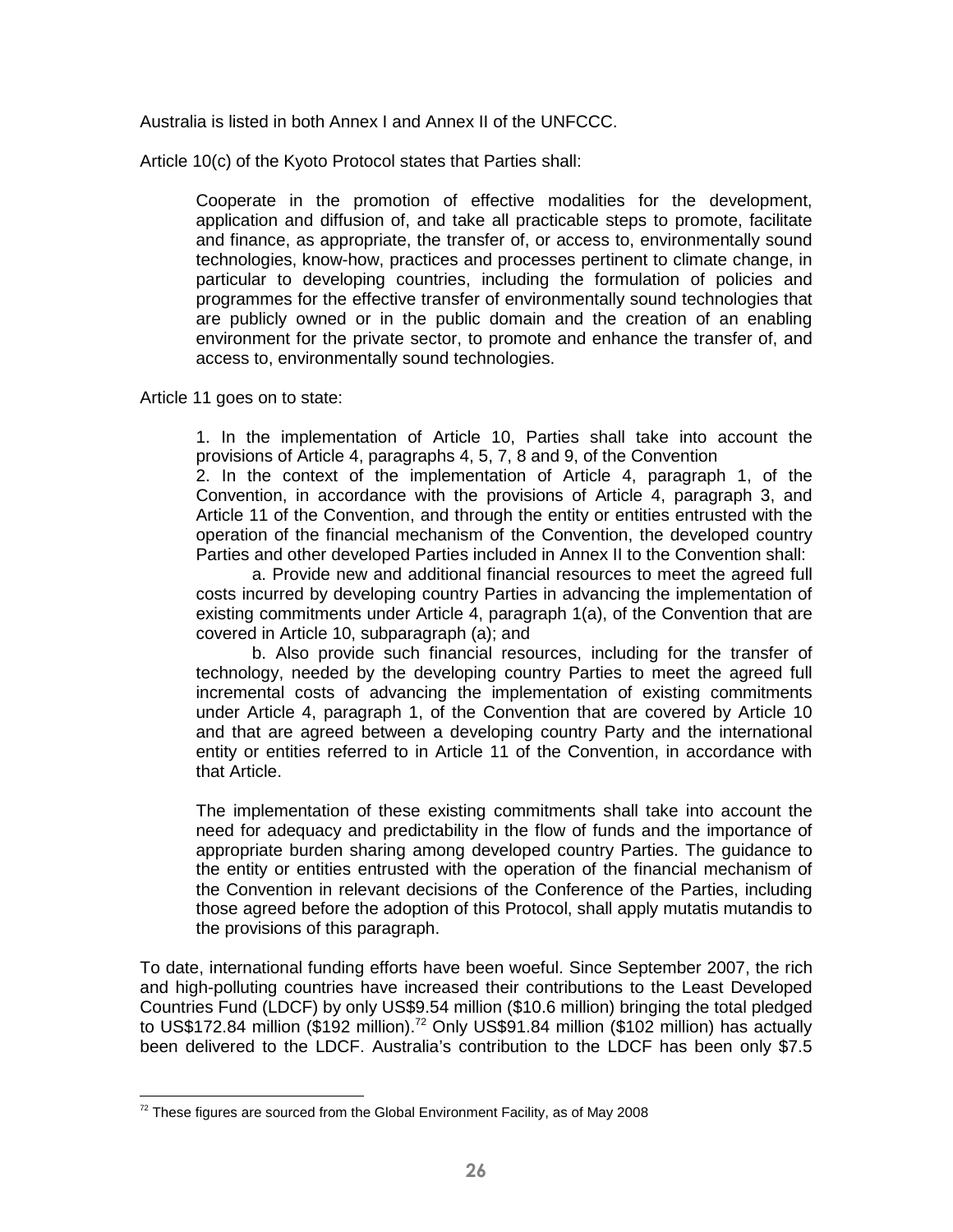million in 2007.<sup>73</sup> Oxfam's estimate for urgent adaptation needs which should come from this fund is at least US\$2 billion (\$2.2 billion), leaving a yawning gap between what's needed and what has been delivered.<sup>74</sup>

Under the Kyoto Protocol the key opportunity for adaptation financing is the Adaptation Fund (AF). However, in its current state, it will never be able to provide the level of funding required because revenue raised is limited to one mechanism; a 2% levy applied to the Clean Development Mechanism (CDM). Initial funding is unlikely to be available before 2010. The total funding this is expected to raise by 2012 is only US\$80-300 million per annum.<sup>75</sup> The global costs for adaptation in developing countries are estimated to be in the tens of billions of dollars per annum.<sup>76</sup> The Garnaut draft report quotes the World Bank estimate that the incremental annual costs of adaptation to projected climate change to be in the range of US\$10 billion to US\$40 billion per year, a third of which is associated with public finance.<sup>77</sup> Given the paucity in financing available, and the need for developing countries to access billions more, there is much debate about how additional funding should be raised and disbursed.

Garnaut's Draft Report correctly states that the unquantified assurances for technology transfer to developing countries under the UNFCCC and Kyoto Protocol have not been translated into action. He states; "Some technology transfer has occurred under the Kyoto Protocol's Clean Development Mechanism, but nothing on the scale required to underpin broad-based mitigation [emission reductions] in developing countries".<sup>78</sup> The report goes on to state that under the UNFCCC on average less than US\$1 billion (\$1.1 billion) a year was allocated to climate change projects between 1991 and 2004.<sup>79</sup> Garnaut states that "Developed country governments and international development finance institutions will need to step into the breach to provide developing countries with financing to kick-start the move to a low-emissions future" until such time as developing countries are able to participate in the international trade in emission rights. $80$  He goes on to state that "Such financing would provide critical technology – existing and new – to support the transition to a low-carbon economy, but could extend beyond the energy markets to other areas such as reducing deforestation".<sup>81</sup>

Garnaut notes the UNFCCC estimate that by 2030 additional global investment and financial flows of US\$200 billion annually will be needed, with flows to developing countries in the order of US\$100 billion annually to finance mitigation that leads to constraining emissions at 2030 to current levels. Garnaut notes that "While the bulk of these investment flows are expected to come from the private sector, until international carbon markets are established there will be a need to be greater reliance on public sector funding". $82$  Garnaut notes that it is Australia's obligation, as a high-income country, to provide its share to adequate global funding for this purpose. $^{83}$ 

 $\overline{a}$ 

<sup>&</sup>lt;sup>73</sup> Garnaut Climate Change Review, op. cit., p.316

 $74$  This figure is based on a scaling up of all existing National Adaptation Programs of Action (of which there are 31 as of June 2008) to all 49 Least Developed Countries.

<sup>75</sup> Garnaut Climate Change Review, op. cit., p.316

 $76$  Oxfam International (2007), Adapting to climate change, Oxfam Briefing Paper 104

<sup>77</sup> Garnaut Climate Change Review, op. cit., p.317

<sup>78</sup> ibid., p.310

<sup>79</sup> ibid., pp.310-311

<sup>80</sup> ibid., pp.312-313

<sup>81</sup> ibid., p.313

 $82$  ibid.

<sup>83</sup> ibid., pp.313-314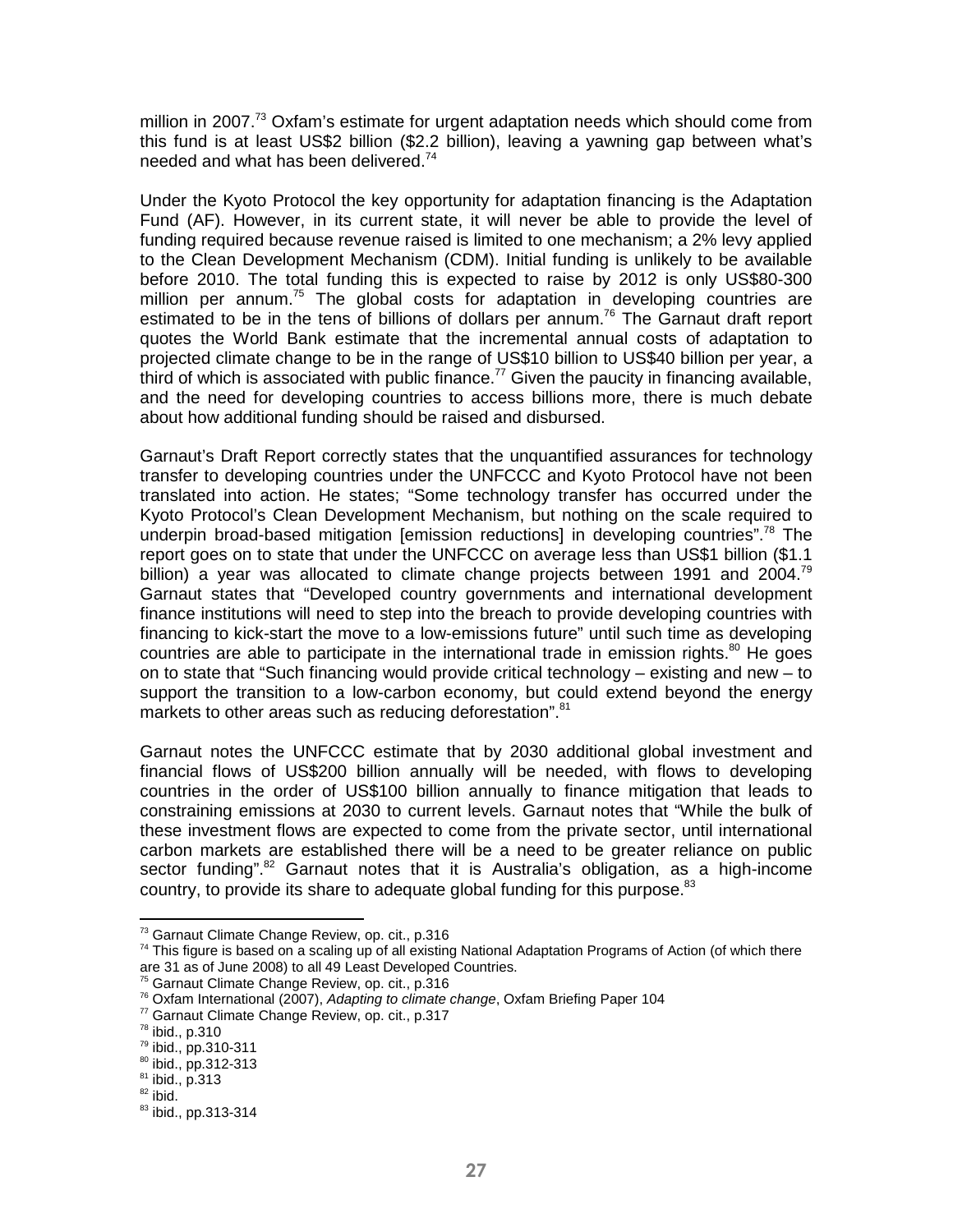The current inadequate funding contributions to adaptation and mitigation come as communities in developing countries are experiencing first hand the deep injustice of the impacts of climate change. Rich nations, including Australia, have for decades emitted a disproportionate share of greenhouse gases into the atmosphere, and yet it will be the poorest and least responsible countries and communities that will be worst affected by the affects of climate change caused by these emissions. Climate change is already beginning to undermine poverty reduction and sustainable development objectives under the Millennium Development Goals (MDGs), and is set to get worse. It cuts across all development issues and seriously threatens the lives and livelihoods of poor people around the world. It affects all sectors of development from food and water security, to health and sanitation, to displacement and migration, and conflict and disasters.<sup>84</sup> Developing countries are more vulnerable to climate change because they are more dependent on their natural resources than developed countries, and have a lower capacity to cope with environmental hazards and shocks.<sup>85</sup>

On our own doorstep, low-lying Pacific communities need support in adaptation. The small island states of the Pacific are especially vulnerable to the impacts of climate change, sea level rise and extreme weather events. In 2007 damages from severe flooding alone in Northern Fiji cost FJ\$10m (\$7.1m). In Tuvalu king tides destroyed many homes and contaminated food supplies. In the 2004-5 cyclone season the Cook Islands incurred millions of dollars of damage from five cyclones in one single month, heavily affecting its economy and infrastructure.<sup>86</sup> Fresh water is an extremely limited resource in most Pacific island states and many rely on a single water source. Any changes to the replenishment of this source or contamination by saltwater (from rising sea levels or leakage from storm surges) would then have catastrophic consequences for the viability of Pacific communities.<sup>87</sup> Pacific Island societies are highly dependent on their natural environment with communities, infrastructure, agricultural land and tourist resorts are all concentrated in coastal zones. The rapid poverty reduction that is needed to help poor communities build resistance to the stresses of climate change is threatened by the onset and intensification of climate change effects.

This issue is of particular concern in the Uniting Church due to our close relationship with our partner churches in the Asia Pacific region. This concern was highlighted in a recent open letter from several Australian religious leaders (including the President of the Uniting Church, Rev. Gregor Henderson) to the Australian Government, which called for greater action to reduce Australia's greenhouse gas emissions and greater assistance for Pacific island communities to help them adapt to the effects of climate change. Australia, as the wealthiest developed nation and largest greenhouse gas emitter in the Pacific region, has a responsibility to lead the way in not only reducing its own emissions, but also to provide financial assistance to nations in the region struggling to adapt to climate change.

Whilst we acknowledge the recent advances made by the Government in this area (including the Adaptation to Climate Change initiative), we also believe that the large

<sup>&</sup>lt;sup>84</sup> Oxfam International, op. cit.

<sup>85</sup> UNDP Human Development Report 2007, UNDP: New York

<sup>86</sup> Naicker, J.R. (2007), 'What to pay for – Climate Change or Development', Just Change: Critical Thinking on Global Issues, Issue 10, October, p.2

<sup>&</sup>lt;sup>87</sup> IPCC (2007), Up in Smoke? Asia and the Pacific – the threat from climate change to human development and the Environment, Fifth Report from the Working Group on Climate Change and Development, p.82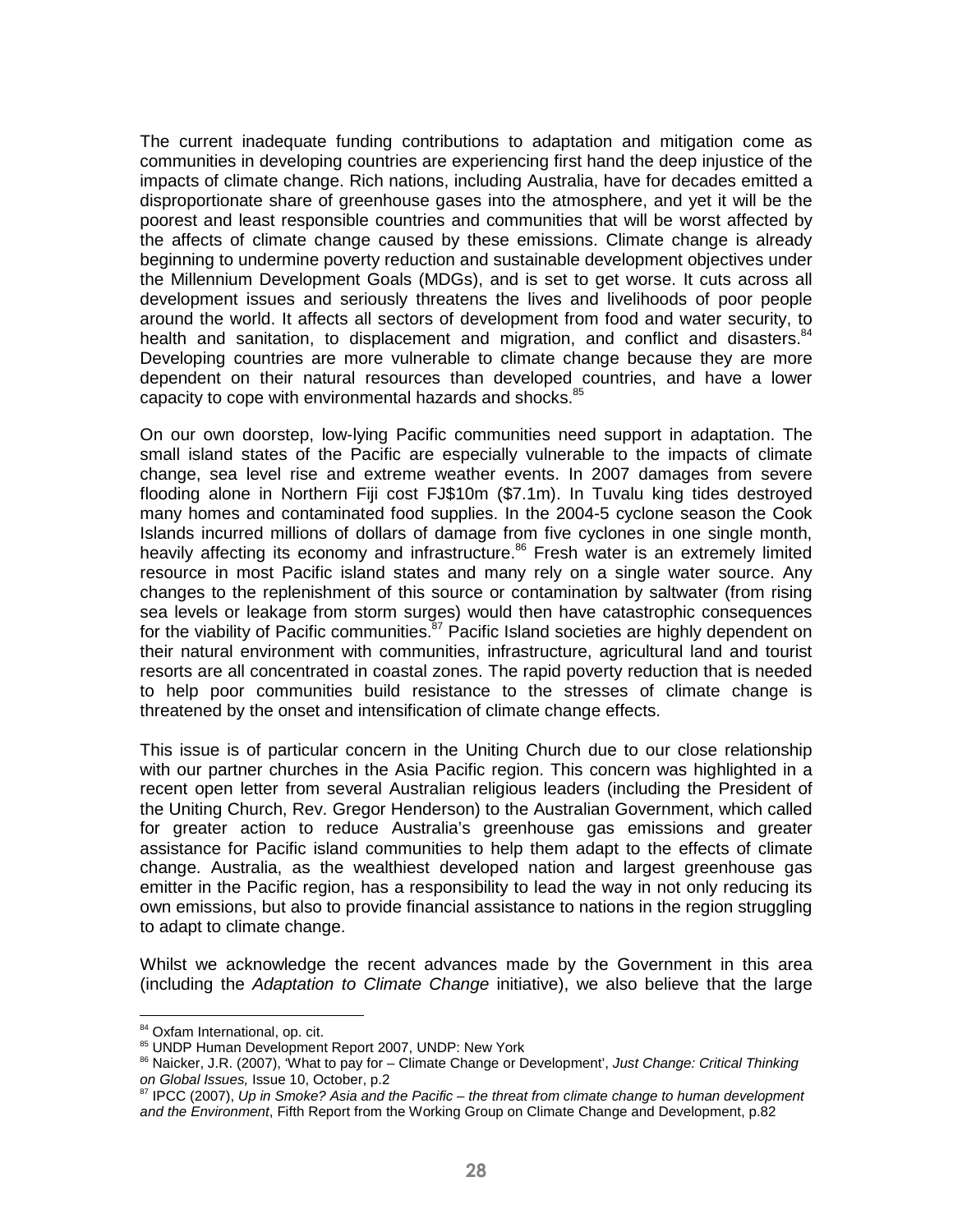amount of revenue expected from the auction of permits represents a unique and vital opportunity to meet our obligations to developing countries under the UNFCC and the Kyoto Protocol, including to our neighbours in the Pacific. To ensure adaptation projects are culturally, socially, and environmentally sustainable, we believe they must be developed with the meaningful engagement of developing country communities themselves. We also support the view, as presented in the Garnaut Draft Report, that Australia must ensure climate change assistance is accounted for in addition to rather than as a part of existing aid programs.<sup>88</sup>

We support Garnaut's proposed International Low Emissions Technology Commitment as one possible mechanism for developed countries to meet part of their obligations to developing countries under the UNFCCC and Kyoto Protocol. We welcome the proposal that funding commitments would apply as a percentage of GDP above a certain threshold level of per capita income. It was suggested that the threshold for funding commitments could coincide with the threshold for classification in the high-income group of countries (US\$11,000 per capita), so that a country just entering the group would initially have only minimal funding commitments. Garnaut suggests that Australia's 2007 share within the parameters he has suggested would be \$2.8 billion, or 0.26% of GDP, which would be public sector funding to spend on research, development and commercialisation of new low-emissions technologies which could be acquitted at home or abroad.<sup>89</sup> Garnaut explicitly suggests that money from an emissions trading scheme could be used for this purpose<sup>90</sup>, and we believe it is difficult to see Australian Governments being willing to make this level of necessary investment in the global solution to climate change if it does not come from funding out of the sale of permits in the emissions trading scheme.

We note the estimate of Make Poverty History, of which we are a member, that Australia's fair share of adaptation funding for developing countries would be US\$1.5 billion (\$1.7 billion) on an annual basis by 2015 in addition to Australia providing its promised 0.7% Gross National Income (GNI) for development aid to address poverty.<sup>91</sup> We note that the current Australian Government is only committed to increasing overseas aid to 0.5% of GNI by 2015.

<sup>88</sup> Garnaut Climate Change Review, op. cit., p.317

<sup>89</sup> ibid., p.314

<sup>90</sup> ibid., p.315

<sup>&</sup>lt;sup>91</sup> Make Poverty History (2008), See the Bigger Picture. Act on Climate Change, pp. 12-13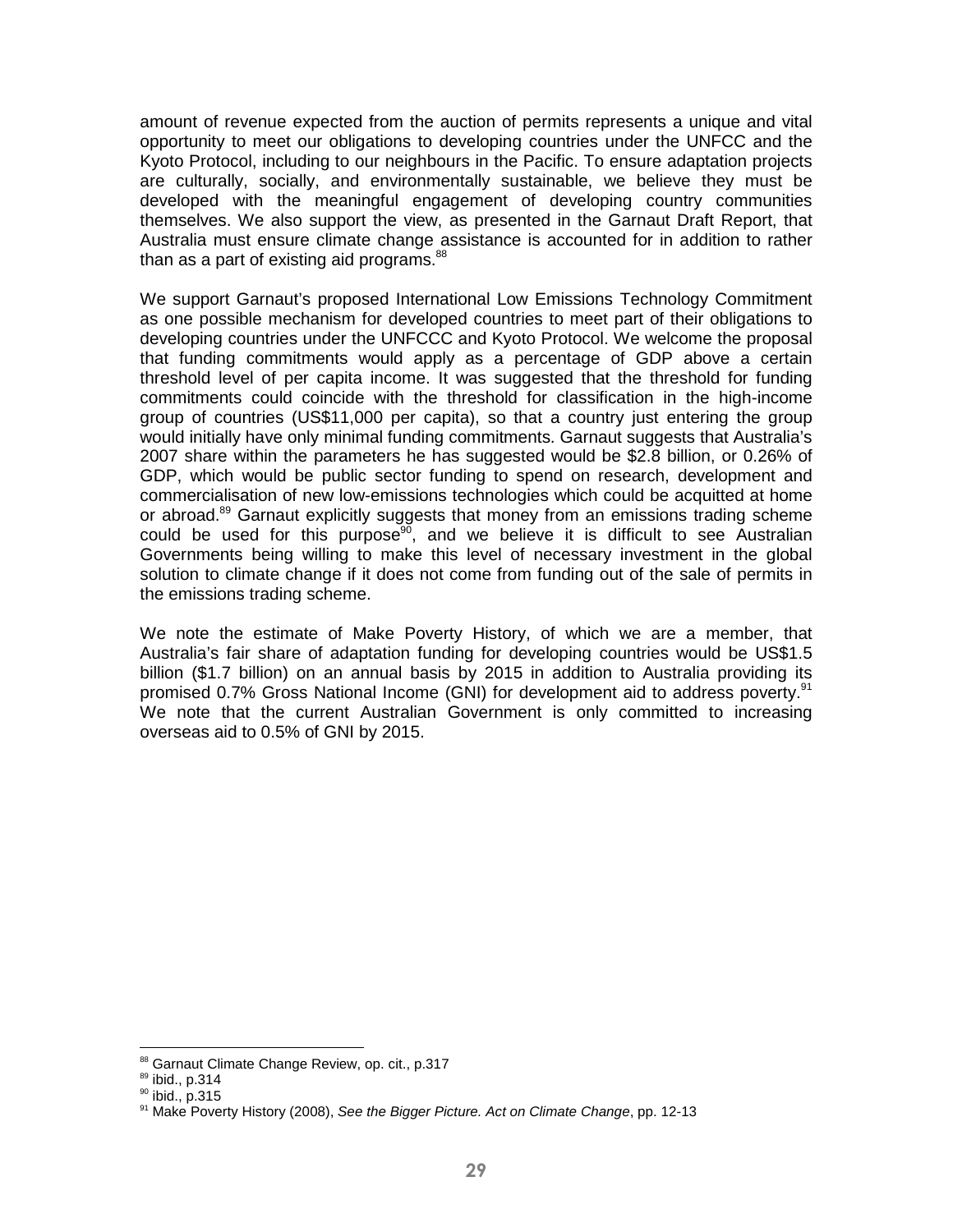## Appendix 1 | Statement on Climate Change

#### FOR THE SAKE OF THE PLANET AND ALL ITS PEOPLE: A Uniting Church in Australia Statement on Climate Change

#### **Assembly Standing Committee, Uniting Church in Australia November 2006**

#### **Resolution**

-

- **06.101 It was resolved to:**
- 06.101.01 adopt the statement "For the Sake of the Planet and all its People: A Uniting Church in Australia Statement on Climate Change" (below);
- 06.101.02 encourage Uniting Church members, congregations, groups, agencies and councils to
	- a) model ways of living and working that minimise the production of greenhouse gas emissions;
	- b) seriously and regularly include matters of environment and lifestyle change in prayer and worship, study, and communal decision making; and
- 06.101.03 encourage Uniting Church members to
	- a) advocate for government to implement policies that significantly reduce our dependence on fossil fuels and increase our use of non-nuclear renewable energy sources;
	- b) engage in dialogues, shared learning and action with non-government environment action groups.

### FOR THE SAKE OF THE PLANET AND ALL ITS PEOPLE: A Uniting Church in Australia Statement on Climate Change

In its first public statement in 1977, the Uniting Church in Australia expressed what would be an abiding concern with the wellbeing of the planet for the rights of future generations:

we are concerned with the basic human rights of future generations and will urge the wise use of energy, the protection of the environment and the replenishment of the earth's resources for their use and enjoyment.<sup>92</sup>

The natural environment is, however, not merely a resource for the benefit of human beings but has intrinsic value as part of God's good creation. In 1991 the Uniting Church declared that, "Nature has a right to the protection of its eco-systems, species, and populations in their interconnectedness".

The Uniting Church's commitment to the environment arises out of the Christian belief that God, as the Creator of the universe, calls us into a special relationship with the creation – a relationship

 $92$  Statement to the Nation, Inaugural Assembly, Uniting Church in Australia, 1977

<sup>93</sup> The Rights of Nature and the Rights of Future Generations, Sixth Assembly 1991, Resolution 91.14.18, Uniting Church in Australia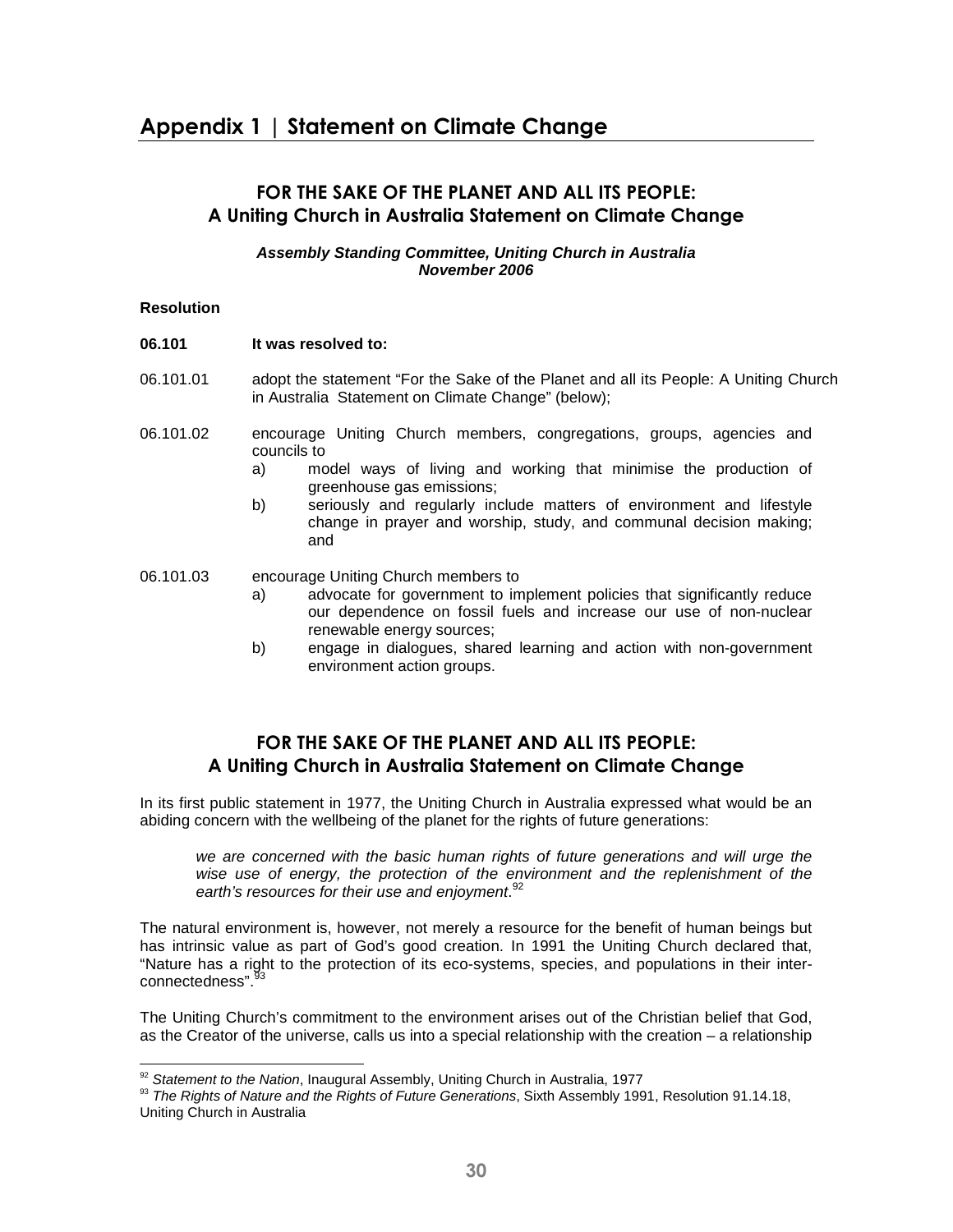of mutuality and interdependence which seeks the reconciliation of all creation with God.<sup>94</sup> We believe that God's will for the earth is renewal and reconciliation, not destruction by human beings. The foundational document of the Uniting Church in Australia, the Basis of Union, expressed this as the very heart of the Church's mission:

God in Christ has given to all people in the Church the Holy Spirit as a pledge and foretaste of that coming reconciliation and renewal which is the end in view for the whole creation. The Church's call is to serve that end. $95$ 

Since its inauguration the Uniting Church in Australia has been concerned about the continued existence of all creatures and plant life and believes that nature is not to be plundered and abused. We must acknowledge, however, that the church has been complicit in the abuse of creation. We have lived out a doctrine of the domination of nature by accepting and engaging in practices that have failed to safeguard the integrity of creation. We have supported systems and structures that exploit the natural environment in the service of human greed. We make this confession and we renew our commitment to move towards sustainable non-exploitative living, believing that God's creation—the earth itself and all the life that it supports—is precious and the earth's resources exist for the good of all now as well as future generations.

The Uniting Church regards climate change as a serious threat to the future and integrity of life on earth. The scientific evidence on global warming and its potentially disastrous impacts is now indisputable. Also beyond dispute is that the burning of fossil fuels and subsequent creation of greenhouse gas emissions and our worldwide failure to plan for a sustainable future is seriously exacerbating the problems we face. The threat posed by climate change therefore challenges the way we live in a fundamental way. If we are to meet and overcome the challenge we must think creatively about the organisation of our social and economic institutions, our relationship with each other across national and cultural boundaries and our relationship with the environment.

It is increasingly the case that some humans consume the earth's resources whilst other humans pay the price. As one of the world's major producers of greenhouse gas emissions on a per capita basis, Australia must acknowledge that it has a responsibility to reduce our reliance on fossil fuels. As long as we remain prepared to abuse the atmosphere and entire ecosystems for the sake of short-term economic gain for a few, we undermine our own future. It is important that Australia's social, economic and environmental policies begin to reflect that social justice and ecological justice are not competing interests, but have shared solutions.<sup>96</sup> It makes good economic and political sense to spend money ensuring the long-term well-being of our natural world – there can be no security for humanity without a healthy ecosystem.

The Uniting Church in Australia believes that it is important for the Australian Government to set and commit to meeting serious targets for greenhouse gas emission reductions primarily through the promotion of renewable energy sources, measures to reduce energy demand and promotion of energy efficient measures. It is essential that this work be done in partnership with state and local government, business, industry and civil society.

The Church has a long history of concern with the nuclear fuel cycle<sup>97</sup> and remains unconvinced about the use of nuclear power as a solution to global warming. We believe that the continued research, development and implementation of renewable energy are absolute priorities for

<sup>&</sup>lt;sup>94</sup> Submission to the Federal Environment and Heritage Committee Inquiry into a Sustainability Charter, UnitingCare NSW.ACT, May 2006

<sup>&</sup>lt;sup>95</sup> Basis of Union (1992 edition), paragraph 3, Uniting Church in Australia

<sup>&</sup>lt;sup>96</sup> No Security Without Justice, a resource for Uniting Church members for the Federal Election 2004, Uniting Church in Australia National Assembly

<sup>&</sup>lt;sup>7</sup> Nuclear Fuel Cycle Policy, Assembly Standing Committee, Resolution 00.22, Uniting Church in Australia, March 2000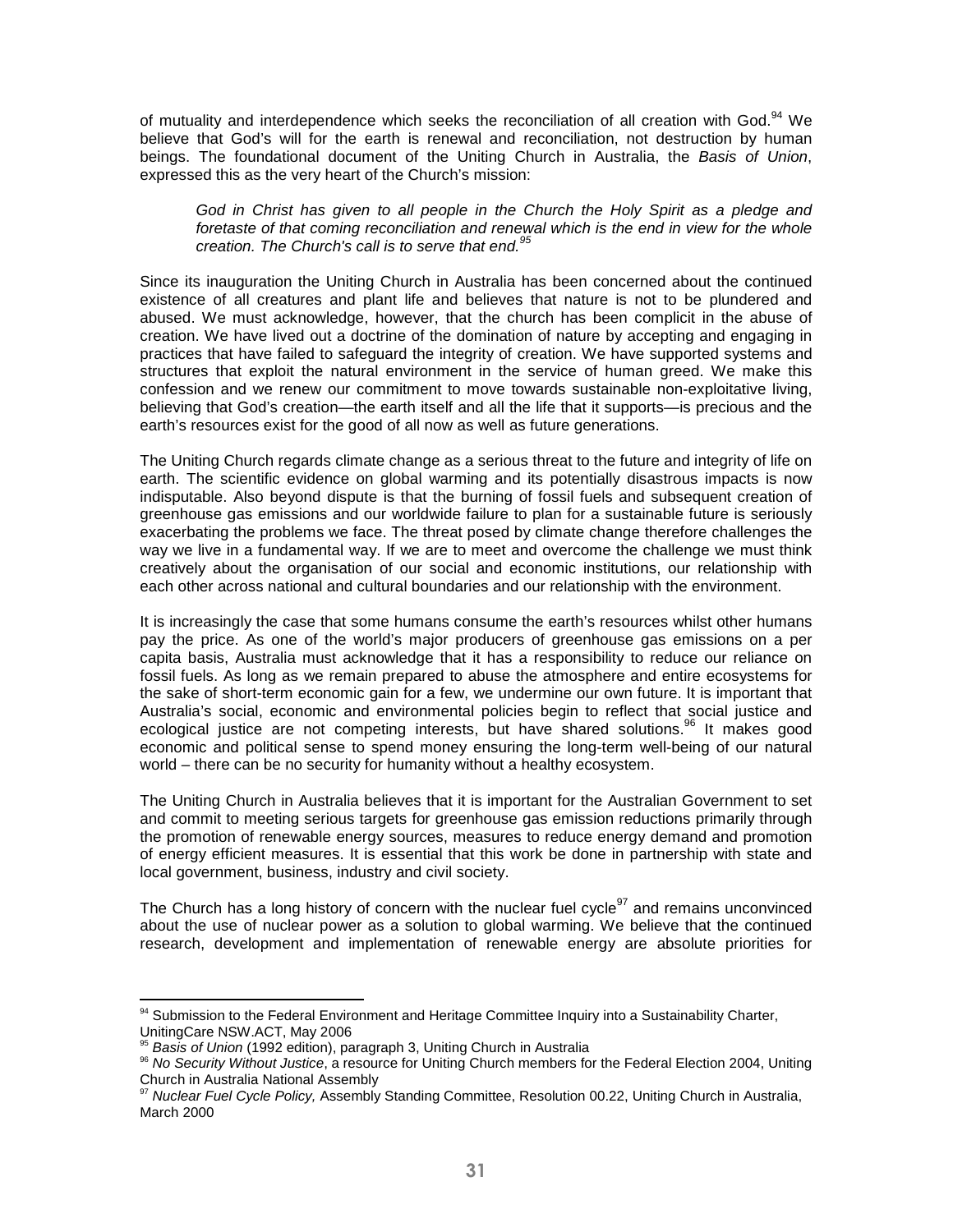governments and industry in order to minimise greenhouse gas production. As a matter of urgency we must reduce our dependence on fossil fuels.

The impact of climate change will affect some of the world's poorest people first. The Uniting Church is particularly concerned with the fate of some of our most vulnerable Pacific neighbours. Our partner churches in the Pacific have called on their sisters and brothers in the Church throughout the world to act in solidarity to reduce the causes of human induced climate change by ratifying the Kyoto Protocol, reducing energy use and developing clean, renewable energy sources.<sup>98</sup> Lives, livelihoods, societies, cultures and ecosystems of the Pacific Islands have already been affected by rising sea levels, diminishing agricultural space, diminishing reserves of fresh water and changing weather patterns including more frequent and unpredictable storms. The Uniting Church has called on the Australian Government to prepare to provide assistance for the peoples of the Pacific as they are forced to leave their homes and their land.<sup>99</sup> Solutions must be found which ensure that the unique cultural and linguistic heritages of the various Pacific Island nations are not lost.

The situation in the Pacific is a clear signal to us that in order to secure our future, we must change how we live as nations, communities and individuals. Now is the time that governments, business, community and faith-based organisations must commit to working together to address the impacts of climate change for the sake of our planet and all its people.

<sup>&</sup>lt;sup>98</sup> The Otin Taai Declaration, The Pacific Churches' Consultations in Climate Change, March 2004

<sup>99</sup> Tuvalu and the Impact of Global Warming, Tenth Assembly 2003, Resolution 03.18.01, Uniting Church in Australia; Global Warming and its Impact on Pacific Nations, Eleventh Assembly 2003, unconfirmed minute, Uniting Church in Australia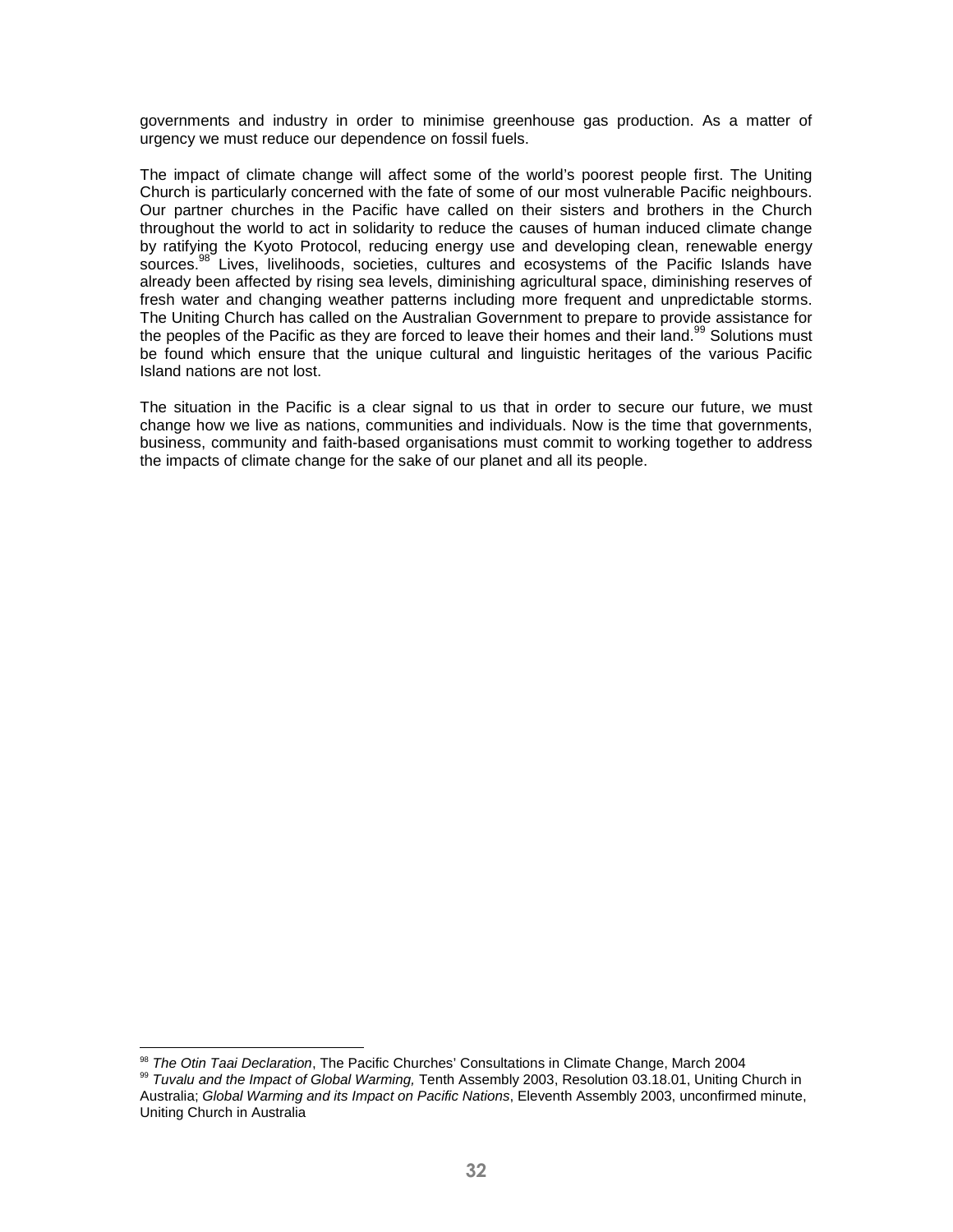## Appendix 2 | Other Uniting Church National Assembly resolutions on climate change and the environment

### ALTERNATIVE ENERGY SOURCES

#### **Assembly Standing Committee, Uniting Church in Australia March 2000**

#### **It was resolved to:**

Resolution 00.22.10-11 [extracts]

welcome the steps taken by government to encourage business enterprises to explore alternative energy sources through programs such as "the Greenhouse Gas Abatement Programme", the "Incentive to Switch to Lower Sulphur Fuels" and the 100% excise credit for rail transport;

call on government to initiate a more active program including:

- direct government initiatives in developing models of energy use which minimise production of greenhouse gases and increase the use of environmentally benign, renewable resources;
- tax credits for those working towards development of renewable, environmentally acceptable alternatives, and tax penalties on those who fail to meet targets set by government for reduced pollution;
- significant increases in the provision of subsidy support for initial research, development and implementation of potentially viable alternative energies, with a view to becoming a leader in research, development and implementation of environmentally benign, renewable alternatives;
- target government purchases towards enterprises consistent with these policy objectives;

### TUVALU AND THE IMPACT OF GLOBAL WARMING

#### **Tenth Assembly, Uniting Church in Australia July 2003**

#### **The Assembly resolved:**

03.18.01

- (a) (i) to call on the Australian Government to immediately sign and ratify the Kyoto Protocols in relation to global warming, especially because this has affected the nation of Tuvalu and other Pacific countries; (ii) to call on the Australian Government to offer the guarantee of special immigration status to the people of Tuvalu, for immigration to Australia when their nation loses its viability for human habitation;
- (b) to express our solidarity with the Christian Church of Tuvalu in this predicament and to call on our people to remember the people and church of Tuvalu in their prayers.